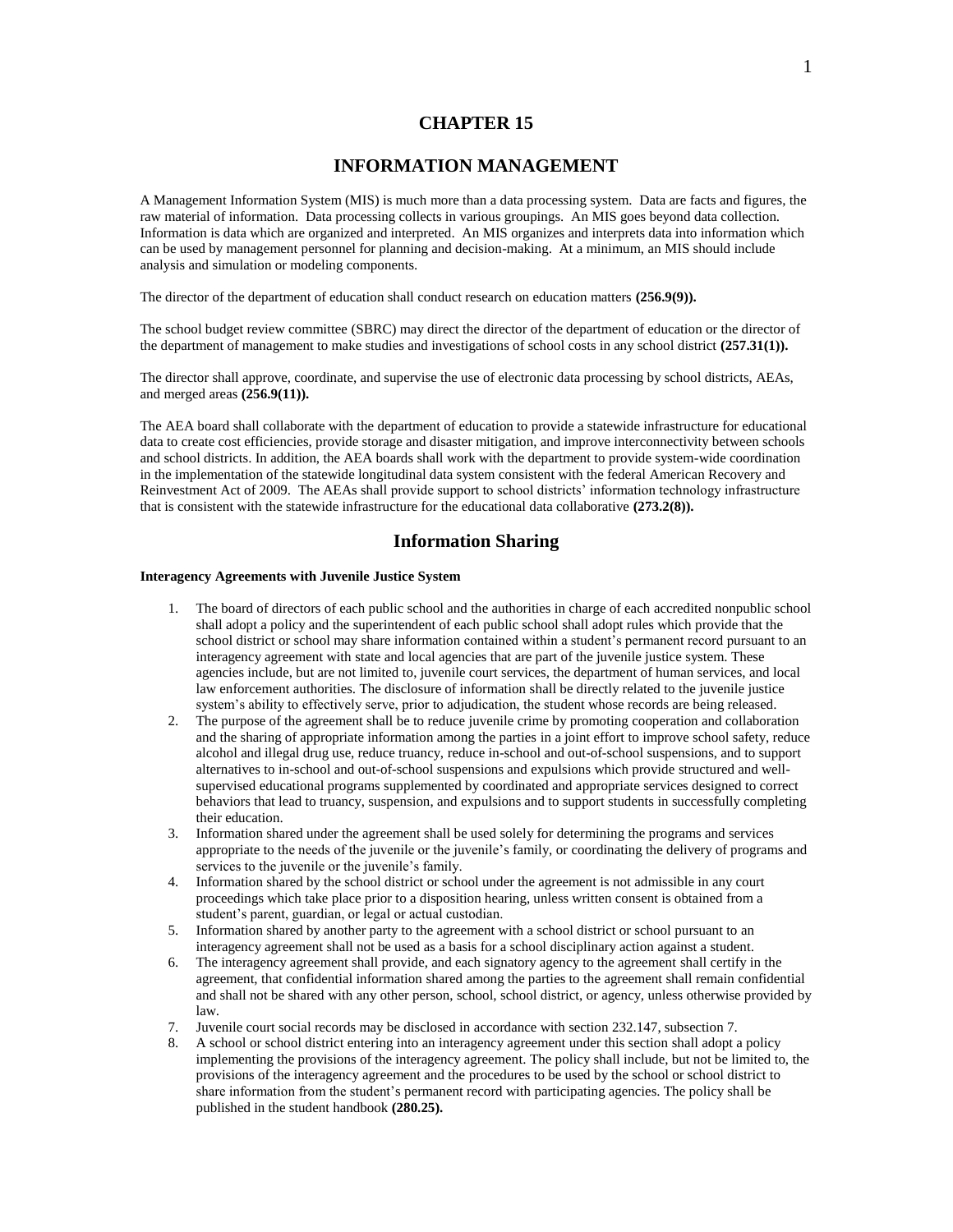### **Foster Care Transfer of Records**

In order to facilitate the educational stability of children in foster care, a school district, upon notification by an agency of the state that a child in foster care is transferring into the school district, shall provide for the immediate and appropriate enrollment of the child. A school district or an accredited nonpublic school, upon notification by an agency of the state that a child in foster care is transferring from the school district or accredited nonpublic school to another school district or accredited nonpublic school, shall promptly provide for the transfer of all of the educational records of the child not later than 5 school days after receiving the notification **(280.29).**

## **Reporting**

It is a duty of the director of the department of education to prepare forms and procedures necessary to be used by AEA boards, district boards, school officials, principals, teachers, and other employees, and to insure uniformity, accuracy, and efficiency in keeping records in both pupil and cost accounting, the execution of contracts, and the submission of reports, and notify the AEA board, district board, or school authorities when a report has not been filed in the manner or on the dates prescribed by law or by rule that the school will not be accredited until the report has been properly filed **(256.9(18)).**

It is the responsibility of the administrative officials and board members to submit information and materials as requested by the department of education, department of management, any other state agency, or any federal agency. Reports shall be filed electronically if an electronic format is available **(IAC 281—99.2).**

All school districts shall submit program plans, reports, or data collections in the manner, by the procedures, and on the dates prescribed by the department of education. Plans, reports, and data collections shall include, but not be limited to, the following:

Vehicle Information System September 1 Annual Transportation Report September 15 Certified Annual Report (CAR-COA) September 15 Special Education Supplement September 15 Facilities, Elections & Save Report September 30 Certified Enrollment Report/PEACE October 15 Certified Supplementary Weighting Report October 15 School Board Officers Report November 1 Annual Audit Report March 31 Certified Budget April 15 **(IAC 281—99.2(1)).**

All AEAs shall submit program plans, reports, or data collections in the manner, by the procedures, and on the dates prescribed by the department of education. Plans, reports, and data collections shall include, but not be limited to, the following:

Certified Annual Report (CAR-COA) September 15 Facilities Report September 30 Certified Supplementary Weighting Report October 15 School Board Officers Report November 1 Proposed Budget March 15 Annual Audit Report March 31 **(IAC 281—99.2(2)).**

If any plan, report, or data collection has not been received by the due date of the form or by the due date of a valid extension granted by the department of education, the following procedure shall be followed:

*a.* The superintendent of the school district or the administrator of the area education agency, and the president of the applicable board, shall be notified of the unfiled report and the number of days it is past due.

*b.* The state board of education, the SBRC, or the Iowa board of educational examiners may be notified of the school districts or AEAs which were not timely in filing one or more reports.

*c.* The SBRC may implement the procedures described in 289—subrule 6.3(5) **(IAC 281—99.2(3)).**

The department of education may upon request allow a school district or AEA to submit reports, data collections, or program plans after the due date listed in rule 281—99.2(256,257,285,291) for good cause.

*a.* Good cause shall include illness or death of a school district or AEA staff member involved in developing the program plan or submitting the report or data collection, acts of God, technological problems at the department lasting at least seven days within the final two weeks prior to the deadline that prevent access necessary for the plan, report, or data collection submission, or unforeseeable unusual or unique circumstances which, in the opinion of the director of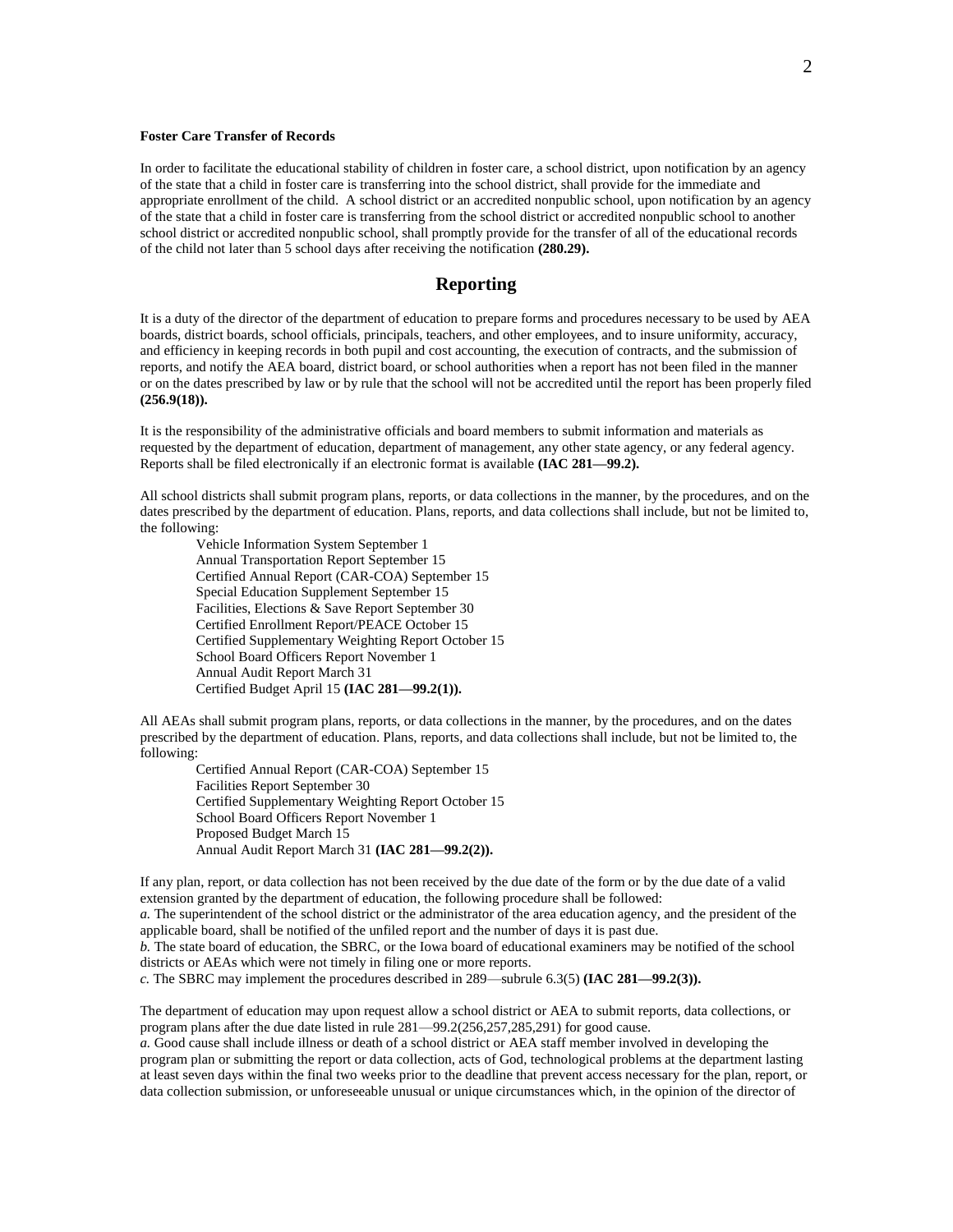the department, constitute sufficient cause for allowing submission of program plans, reports, or data collections after the published due date.

*b.* Good cause does not include consequences of local time management or administrative decisions or when districts and AEAs have timed out or have encountered system overloads within the final three days before the due date **(IAC 281—99.3(1)).**

A school district or AEA desiring permission to submit a program plan, report, or data collection after the published due date shall notify the department staff member responsible for receiving the plan, report, or data collection as soon as possible upon determining that the district or AEA will not be able to meet the deadline, but no sooner than two weeks prior to the due date and no later than two days prior to the due date. When an extension of the submission deadline is allowed, the department shall establish a date by which the school district or AEA shall submit the plan, report, or data collection. Permission to submit a program plan, report, or data collection after the published due date shall expire upon receipt of the submission by the department and shall not carry over into subsequent application or reporting cycles **(IAC 281—99.3(2)).**

The school district or AEA shall budget on the GAAP basis of budgeting as defined by the GASB. School districts and AEAs shall use the chart of accounts defined in Uniform Financial Accounting for Iowa LEAs and AEAs (UFA). The school district or AEA shall maintain its financial records and prepare financial reports, including the Certified Annual Report, in the manner and by the procedures prescribed by the departments of education and management in the Uniform Financial Accounting for Iowa LEAs and AEAs (UFA) manual and GAAP. School districts and AEAs shall use the chart of accounts defined in Uniform Financial Accounting for Iowa LEAs and AEAs (UFA). The UFA manual shall be based on the most recent version of Financial Accounting for Local and State School Systems published by the United States Department of Education. If GAAP permits a choice of reporting methods for transactions, or if GAAP is in conflict with UFA, the department of education staff shall determine a uniform method of reporting to be used by all school districts and AEAs **(IAC 281—99(4)).**

The department shall compile the financial information related to chapters 423E and 423F from the certified annual reports of each school district received pursuant to section 291.10, subsection 2, and shall submit the information to the general assembly in an annual report each February 1 **(256.9(19)).**

The director of the Department of Education shall:

- *a.* Conduct or direct the AEA to conduct feasibility surveys and studies, if requested under section 282.11, of the school districts within the AEA service areas and all adjacent territory, including but not limited to contiguous districts in other states, for the purpose of evaluating and recommending proposed whole grade sharing agreements requested under section 282.7 and section 282.10, subsections 1 and 4. The surveys and studies shall be revised periodically to reflect reorganizations which may have taken place in the AEA, adjacent territory, and contiguous districts in other states. The surveys and studies shall include a cover page containing recommendations and a short explanation of the recommendations. The factors to be used in determining the recommendations include, but are not limited to:
	- (1) The possibility of long-term survival of the proposed alliance.
	- (2) The adequacy of the proposed educational programs versus the educational opportunities offered through a different alliance.
	- (3) The financial strength of the new alliance.
	- (4) Geographical factors.
	- (5) The impact of the alliance on surrounding schools.
- *b.* Copies of the completed surveys and studies shall be transmitted to the affected districts' school boards **(256.9(32)).**

The AEA board shall provide data and prepare reports as directed by the director of the Department of Education **(273.3(3)).**

Failure by any school district to provide information or appear before the SBRC as requested for the accomplishment of review or hearing is justification for the SBRC to instruct the director of the department of management to withhold any state aid to that district until the SBRC's inquiries are satisfied completely **(257.31(11)).** Failure by an AEA to provide information or appear before the SBRC as requested for the accomplishment of review or hearing constitutes justification for the SBRC to instruct the department of administrative services to withhold payments for the AEA until the SBRC's inquiries are satisfied completely **(257.32(4)).**

The secretary shall report to the director of the department of education, the county auditor, and county treasurer the name and post office address of the president, treasurer and secretary of the board as soon as practicable after the qualification of each **(291.11).**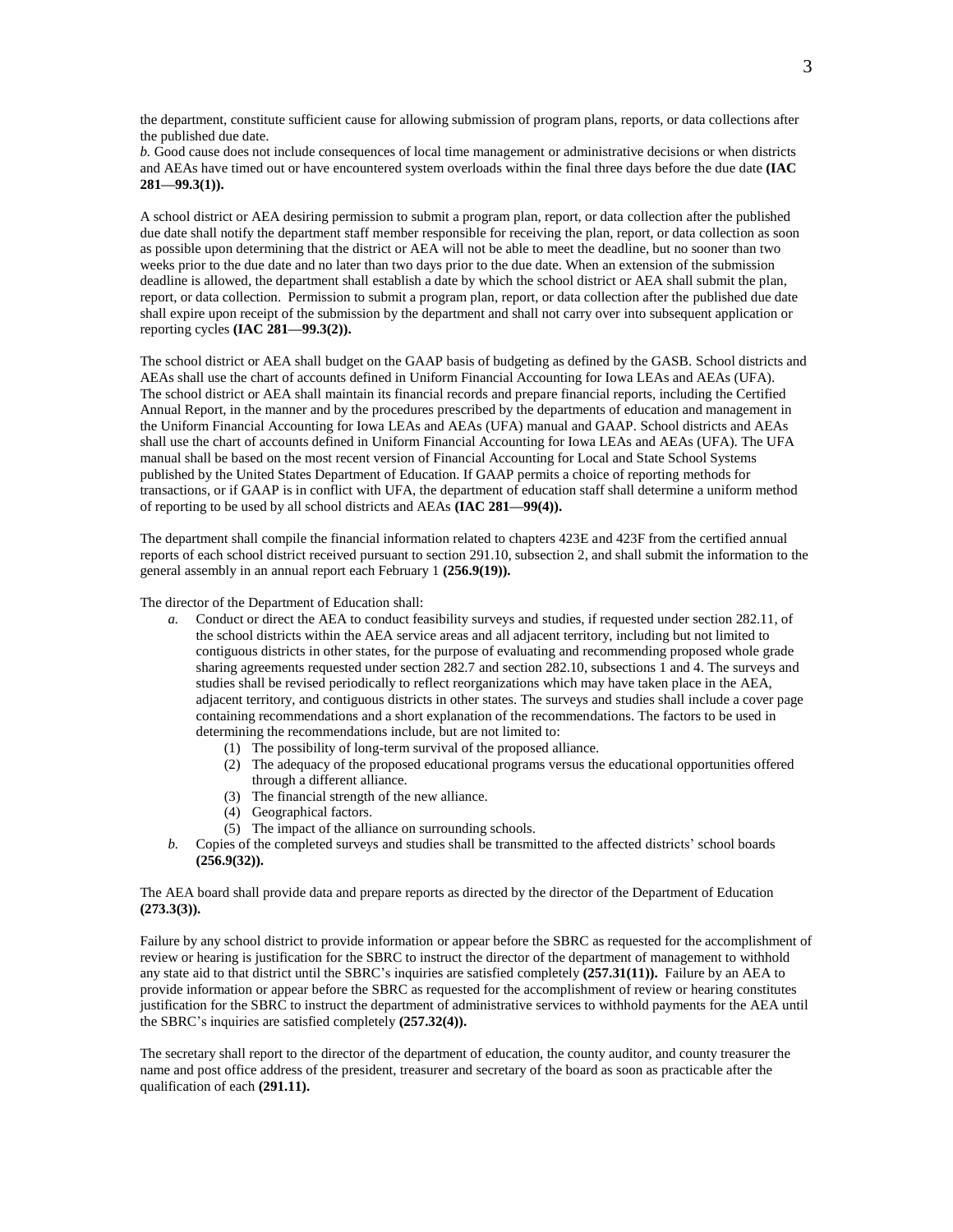The school district shall file an annual report with the director of the department of education on forms prepared for that purpose **(291.10(1)).** This annual report is called the Certified Annual Financial Report (CAR). The annual report shall include the financial information required in section 423F.5, subsection 1, as related to moneys received under chapter 423E or 423F, as applicable, for each budget year **(291.10(2)).**

The secretary of each district shall file monthly with the board of directors a complete statement of all receipts and disbursements from each individual fund during the preceding month, and also the balance remaining on hand in each individual fund at the close of the period covered by the statement, which monthly statements shall be open to public inspection **(291.7).**

The treasurer shall render a statement of the finances of the corporation whenever required by the board, and the treasurer's accounting records shall always be open for inspection **(291.14).**

Each teacher shall keep a daily register which shall correctly exhibit the name or number of the school, the district and county in which it is located, the day of the week, month, year, and the name, age, and attendance of each scholar, and the branches taught, and when scholars reside in different districts, separate registers shall be kept for each district, and a certified copy of the register shall, immediately at the close of the school, be filed by the teacher in the office of the secretary of the board **(294.4).**

The teacher shall file with the school superintendent and the director of the department of education such reports and in such manner as may be required **(294.5).**

Each board that pays membership dues to the Iowa association of school boards shall annually report to the local community and to the department of education the amount the board pays in annual dues to the Iowa association of school boards, the amount of any fees paid and revenue or dividend payments received for services the board receives from the association or from any of the association's affiliated for-profit entities, and the products or services the school district received inclusive with membership in the association **(279.38(1)).** Each board that pays membership dues to an organization in accordance with this section shall annually report to the local community and to the department of education the amount the board pays in annual dues to the organization, the amount of any fees paid and revenue or dividend payments received for services the board receives from the organization, and the products or services the school district received inclusive with membership in the organization. If the organization administers federal education grants on behalf of school districts or distributes federal education grant funds to school districts, the organization shall submit to the general assembly copies of all reports the organization provides to the United States department of education, on the date on which each such report is provided to the United States department of education, relating to federal grants and grant amounts that the organization administers for or distributes to school districts. The governing board of the organization is subject to chapters 21 and 22 relating to open meetings and public records **(279.38A(2)).**

- 1. The board of directors of each public school district shall develop, maintain, and distribute a financial report on an annual basis. The objective of the financial report shall be to facilitate public access to a variety of information and statistics relating to the education funding received by the school district, enrollment and employment figures, and additional information.
- 2. The financial report shall contain, at a minimum, information relating to the following:
	- *a.* All property tax levies, income surtaxes, and local option sales taxes in place in the school district, listed by type of levy, rate, amount, duration, and notification of the maximum rate and amount limitations permitted by statute.
	- *b.* The amount of funding received on a per pupil basis through the operation of the school finance formula, and from any other state appropriation or state funding source.
	- *c.* Federal funding received per student or teacher population targeted to receive the funds, and any other federal grants or funding received by the district.
	- *d.* Teacher and administrator minimum, maximum, and average salary paid by the district, and the percentage and dollar increase under teacher and administrator salary and benefits settlement agreements.
	- *e.* Teacher and administrator health insurance and other alternative health benefit information, including the monthly premium, the percentage of the premium paid by the district, and the percentage of the premium paid by a teacher or administrator for single and family insurance.
	- *f.* Teacher and administrator employment statistics, including the annual number of licensed full-time and part-time teachers and administrators employed by the school district during the preceding five years, and including the number of teachers and administrators no longer employed by the district, and new hires.
	- *g.* Student enrollment levels during the preceding five years, including regular enrollment, special education enrollment, and enrollment adjustments made pursuant to supplementary weighting.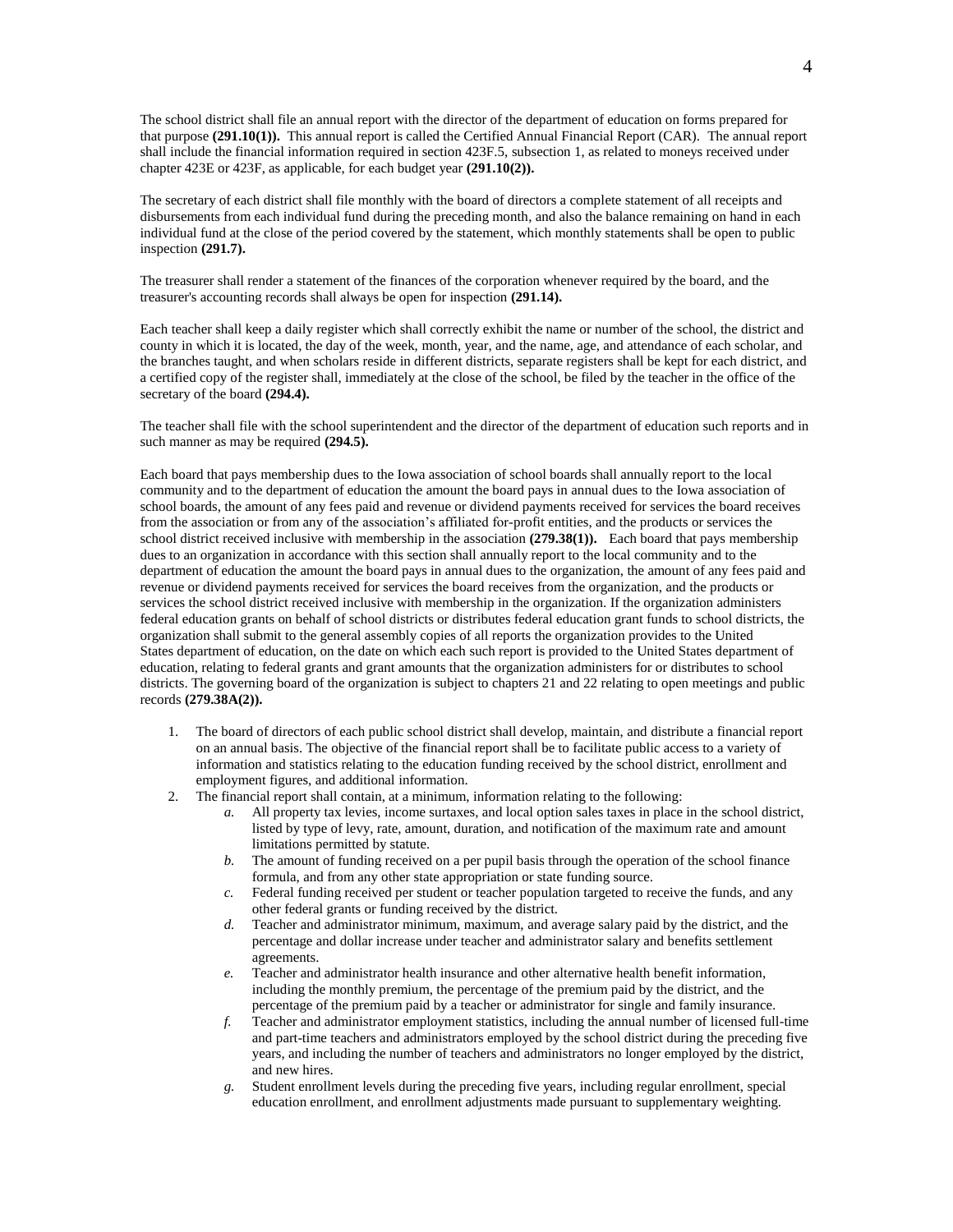- *h.* Such additional information as the school district may determine.
- 3. Copies of a school district's financial report for the previous school year shall be posted on an internet website maintained by the school district by January 1 of each school year. If the school district does not maintain or develop an internet website, the school district shall either distribute or post written copies of the financial report at specified locations throughout the school district **(279.63).**

Accurate and complete accounting records must be kept so that the cost of transportation to and from school may be ascertained **(IAC 281--43.9).**

# **Affidavit**

Many documents filed with the department include affidavits. An affidavit is a written or printed declaration or statement of facts, made voluntarily, and confirmed by the oath or affirmation of the party making it, taken before a person having authority to administer such oath or affirmation. A person is guilty of perjury if in any official proceeding or on any official report, this person knowingly and willfully makes a false statement under oath or equivalent affirmation, including in an affidavit.

A notary public commissioned in the State of Iowa is authorized to administer this oath or affirmation. The notary should be independent of the individual to be placed under oath and should be aware that an affidavit is a jurat and, therefore, the individuals must be placed under oath. A typical oath would be "Do you swear or affirm that the data in this document are true, correct, complete, and done in full compliance with the pertinent statutes of the State of Iowa and rules of the State Department of Education, to the best of your knowledge and belief?" An attorney general opinion has opined that the notary may charge a reasonable fee for such services. Reasonable discretion is allowed in the exercise of powers and duties of notaries public. A notary public may decline the exercise of notarial services **(OAG #81-11-4(L)).** Employees may retain the fees for notarizing if notarizing papers is not one of their assigned duties **(OAG #65-12-25).**

# **Evidence of Timely Filing**

Any report, claim, tax return, statement, or any payment required or authorized to be filed or made to the state, or any political subdivision which is transmitted through the United States mail or mailed but not received by the state or political subdivision or received and the cancellation mark is illegible, erroneous or omitted, shall be deemed filed or made and received on the date it was mailed if the sender establishes by competent evidence that the report, claim, tax return, statement, or payment was deposited in the United States mail on or before the date for filing or paying. In the event of nonreceipt of any such report, tax return, statement, or payment, the sender shall file a duplicate within 30 days of receiving written notification of nonreceipt of such report, tax return, statement, or payment. Filing of a duplicate within 30 days of receiving written notification shall be considered to be a filing made on the date of the original filing. For the purposes of this section "competent evidence" means evidence, in addition to the testimony of the sender, sufficient or adequate to prove that the document was mailed on a specified date which evidence is credible and of such a nature to reasonably support the determination that the letter was mailed on a specified date **(622.105).**

If any report, claim, tax return, statement, or payment is sent by United States mail and either registered or certified, a record authenticated by the United States post office shall be considered competent evidence that the report, claim, tax return, statement, or payment was delivered to the state or political subdivision to which addressed, and the date of registration or certification shall be deemed the postmarked date **(622.106).**

## **Copyright Law (U.S. Code, Title 17)**

Title 17 of the U.S. Code regulates the reproduction of copyrighted materials.

# **Electronic Transactions**

*"Electronic record"* means a record created, generated, sent, communicated, received, or stored by electronic means **(554D.103(7)).** *"Information"* means data, text, images, sounds, codes, computer programs, software, databases, or the like **(554D.103(10)).** *"Record"* means information that is inscribed on a tangible medium or that is stored in an electronic or other medium and is retrievable in perceivable form **(554D.103(13)).** *"Transaction"* means an action or set of actions occurring between two or more persons relating to the conduct of business, commercial, or governmental affairs **(554D.103(16)).**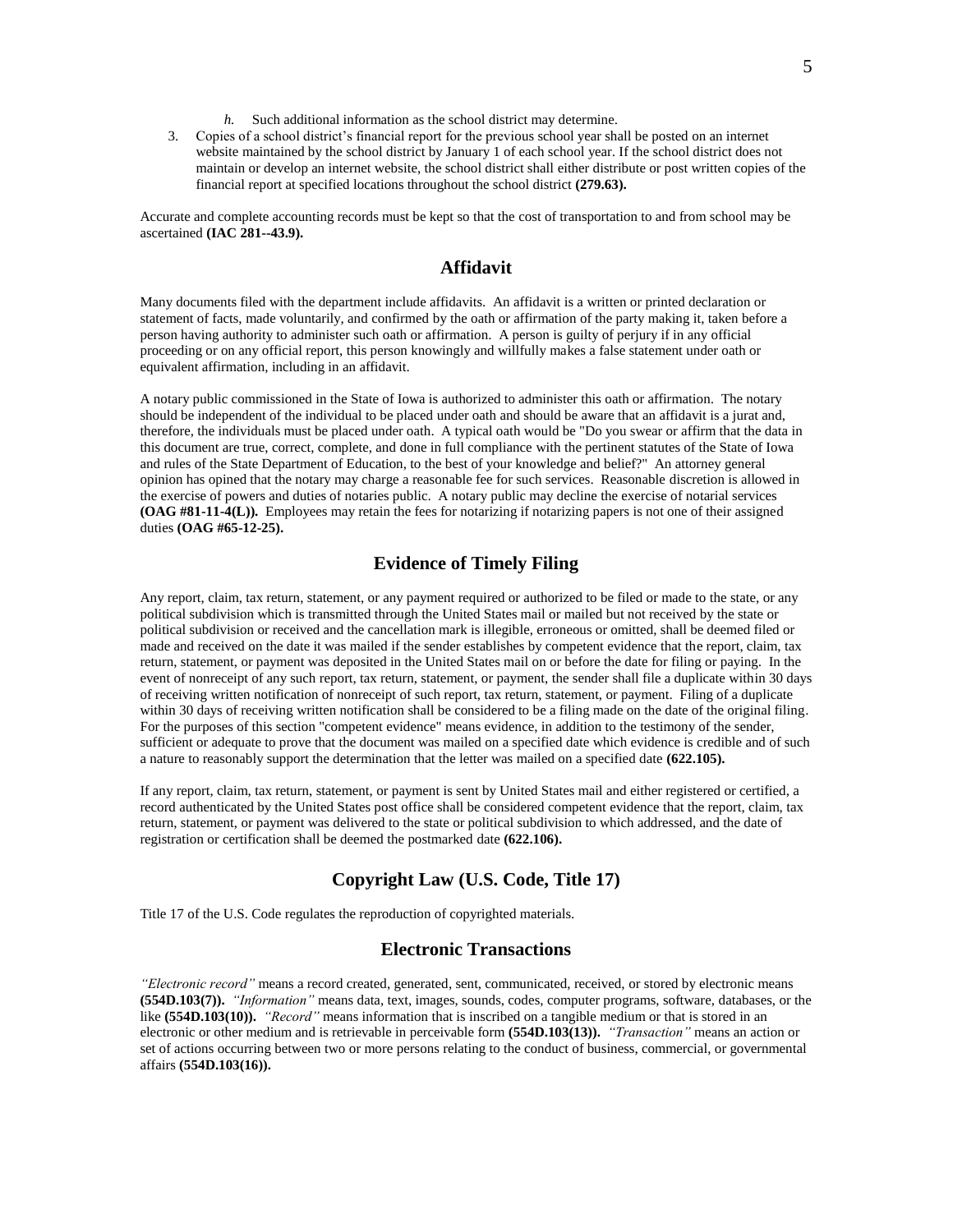Chapter554D applies to electronic records and electronic signatures relating to a transaction, but does not apply to a transaction to the extent it is governed by any of the following:

- *a.* A law governing the creation or execution of wills, codicils, or testamentary trusts.
- *b.* Chapter 554 other than articles 2 and 13 and section 554.1306.

A transaction subject to chapter 554D is also subject to other applicable substantive law **(554D.104).**

Chapter 554D does not require a record or signature to be created, generated, sent, communicated, received, stored, or otherwise processed or used by electronic means or in electronic form **(554D.106(1)).** Chapter 554D applies only to transactions between parties each of which has agreed to conduct transactions by electronic means **(554D.106(2)).**

Chapter 554D shall be construed and applied as follows:

- 1. To facilitate electronic transactions consistent with other applicable law.
- 2. To be consistent with reasonable practices concerning electronic transactions and with the continued expansion of those practices.
- 3. To effectuate its general purpose to make uniform the law with respect to the subject of chapter 554D among states enacting the uniform law **(554D.107).**

Legal recognition of electronic records, signatures, and contracts:

- 1. A record or signature shall not be denied legal effect or enforceability solely because it is in electronic form.
- 2. A contract shall not be denied legal effect or enforceability solely because an electronic record was used in its formation.
- 3. If a law requires a record to be in writing, an electronic record satisfies the law.
- 4. If a law requires a signature, an electronic signature satisfies the law **(554D.108).**

An electronic record or electronic signature is attributable to a person if it was the act of the person. The act of the person may be shown in any manner, including a showing of the efficacy of any security procedure applied to determine the person to which the electronic record or electronic signature was attributable **(554D.111(1)).**

If a law requires a signature or record to be notarized, acknowledged, verified, or made under oath, the requirement is satisfied if the electronic signature of the person authorized to perform those acts, together with all other information required to be included by other applicable law, is attached to or logically associated with the signature or record **(554D.113).**

If parties have agreed to conduct a transaction by electronic means and a law requires a person to provide, send, or deliver information in writing to another person, the requirement is satisfied if the information is provided, sent, or delivered in an electronic record capable of retention by the recipient at the time of receipt. An electronic record is not capable of retention by the recipient if the sender or its information processing system inhibits the ability of the recipient to print or store the electronic record **(554D.110(1)).**

If a law other than chapter 554D requires a record to be posted or displayed in a certain manner; to be sent, communicated, or transmitted by a specified method; or to contain information that is formatted in a certain manner, all of the following apply:

- a. The record must be posted or displayed in the manner specified in the other law.
- b. Except as otherwise provided in subsection 554D.110(4)"b", the record must be sent, communicated, or transmitted by the method specified in the other law.
- c. The record must contain the information formatted in the manner specified in the other law **(554D.110(2)).**

If a sender inhibits the ability of a recipient to store or print an electronic record, the electronic record is not enforceable against the recipient **(554D.110(3)).**

The requirements of section 554D.110 shall not be varied by agreement, except as follows:

- a. To the extent a law other than chapter 554 requires information to be provided, sent, or delivered in writing but permits that requirement to be varied by agreement, the requirement under subsection 554D.110(1) that the information be in the form of an electronic record capable of retention may also be varied by agreement.
- b. A requirement under a law other than chapter 554D.110 to send, communicate, or transmit a record by firstclass mail postage prepaid may be varied by agreement to the extent permitted by the other law **(554D.110(4)).**

Time and Place for receipt and sent:

1. Unless otherwise agreed between the sender and the recipient, an electronic record is sent when all of the following occur: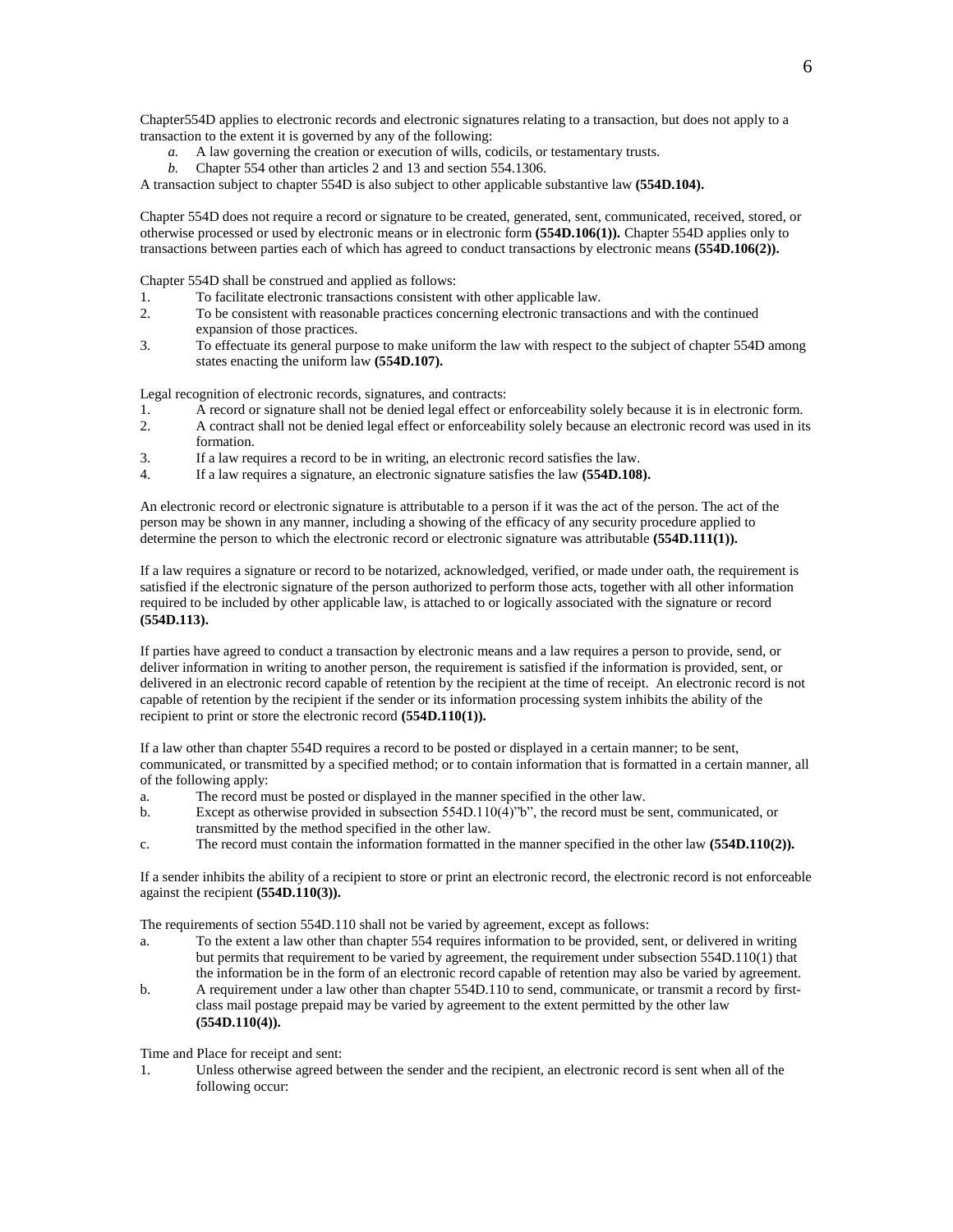- a. The electronic record is addressed properly or otherwise directed properly to an information processing system that the recipient has designated or uses for the purpose of receiving electronic records or information of the type sent and from which the recipient is able to retrieve the electronic record.
- b. The electronic record is in a form capable of being processed by that information processing system.
- c. The electronic record enters an information processing system outside the control of the sender or of a person who sent the electronic record on behalf of the sender or enters a region of the information processing system designated or used by the recipient which is under the control of the recipient.
- 2. Unless otherwise agreed between a sender and the recipient, an electronic record is received when both of the follow occur:
	- a. The electronic record enters an information processing system that the recipient has designated or uses for the purpose of receiving electronic records or information of the type sent and from which the recipient is able to retrieve the electronic record.
	- b. The electronic record is in a form capable of being processed by that information processing system.
- 3. Subsection 2 applies even if the place the information processing system is located is different from the place the electronic record is deemed to be received under subsection 4.
- 4. Unless otherwise expressly provided in the electronic record or agreed between the sender and the recipient an electronic record is deemed to be sent from the sender's place of business and to be received at the recipient's place of business For purposes of this subsection, both of the following apply:
	- a. If the sender or recipient has more than one place of business, the place of business of such person is the place having the closest relationship to the underlying transaction.
	- b. If the sender or the recipient does not have a place of business, the place of business is the sender's or recipient's residence, as the case may be.
- 5. An electronic record is received under subsection 2 even if no individual is aware of its receipt.
- 6. Receipt of an electronic acknowledgment from an information processing system described in subsection 2 establishes that a record was received but, by itself, does not establish that the content sent corresponds to the content received.
- 7. If a person is aware that an electronic record purportedly sent under subsection 1, or purportedly received under subsection 2, was not actually sent or received, the legal effect of the sending or receipt is determined by other applicable law. Except to the extent permitted or required by the other law, the requirements of this subsection shall not be varied by agreement **(554D.117).**

Electronic record retention requirements:

- 1. If a law requires that a record be retained, the requirement is satisfied by retaining an electronic record of the information in the record which does both of the following:
	- a. Accurately reflects the information set forth in the record after it was first generated in its final form as an electronic record or otherwise.
	- b. Remains accessible for later reference.
- 2. A requirement to retain a record in accordance with subsection 1 does not apply to any information the sole purpose of which is to enable the record to be sent, communicated, or received.
- 3. A person may satisfy subsection 1 by using the services of another person if the requirements of that subsection are satisfied.
- 4. If a law requires a record to be presented or retained in its original form, or provides consequences if the record is not presented or retained in its original form, that law is satisfied by an electronic record retained in accordance with subsection 1.
- 5. If a law requires retention of a check, that requirement is satisfied by retention of an electronic record of the information on the front and back of the check in accordance with subsection 1.
- 6. A record retained as an electronic record in accordance with subsection 1 satisfies a law requiring a person to retain a record for evidentiary, audit, or like purposes, unless a law enacted after July 1, 2000, specifically prohibits the use of an electronic record for the specified purpose.
- 7. This section does not preclude a governmental agency of this state from specifying additional requirements for the retention of a record subject to the agency's jurisdiction **(554D.114).**

A governmental agency of this state shall determine whether, and the extent to which, the governmental agency will create and retain electronic records and convert written records to electronic records **(554D.119).**

The standards adopted pursuant to section 554D.120 should encourage and promote consistency and interoperability with similar requirements adopted by another governmental agency and nongovernmental persons interacting with governmental agencies of this state. If appropriate, such standards may specify differing levels of standards from which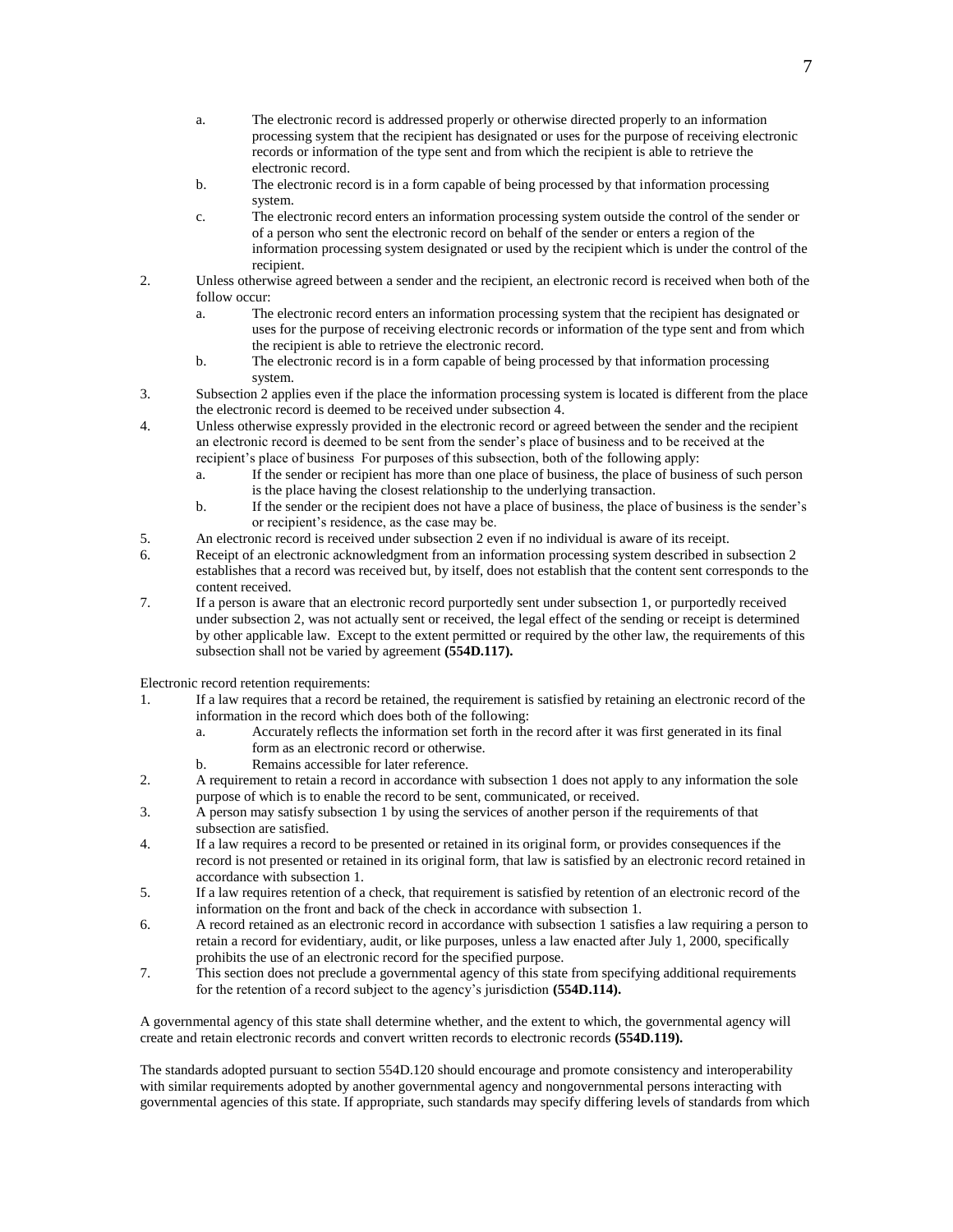a governmental agency of this state may choose in implementing the most appropriate standard for a particular application **(554D.121).**

A choice of law provision in a computer information agreement which provides that the contract is to be interpreted pursuant to the laws of a state that has enacted the uniform computer information transactions Act, as proposed by the national conference of commissioners on uniform state laws, or any substantially similar law, is voidable and the agreement shall be interpreted pursuant to the laws of this state if the party against whom enforcement of the choice of law provision is sought is a resident of this state or has its principal place of business located in this state. For purposes of this section, a *"computer information agreement"* means an agreement that would be governed by the uniform computer information transactions Act or substantially similar law as enacted in the state specified in the choice of laws provision if that state's law were applied to the agreement **(554D.125).**

### **Board Records**

Each board shall adopt by written policy a system for maintaining accurate records. The system shall provide for recording and maintaining the minutes of all board meetings, coding all receipts and expenditures, and recording and filing all reports required by the Iowa Code or requested by the director of the department of education. Financial records of school districts shall be maintained in a manner as to be easily audited according to accepted accounting procedures **(IAC 281—12.3(1)).**

The board shall develop and maintain a policy manual which provides a codification of its policies, including the adoption date, the review date, and any revision date for each policy. Policies shall be reviewed at least every 5 years to ensure relevance to current practices and compliance with the Iowa Code, administrative rules and decisions, and court decisions **(IAC 281--12.3(2)).**

Each agency shall maintain sufficient records and reports for audit by the department. Records and reports shall include at a minimum: licensure (certification) and endorsements or recognition requirements for all special education personnel under rules 281—41.401(256B,34CFR300) to 281—41.403(256B); all IEP and IFSP meetings and threeyear reevaluations for each eligible individual; and data required for federal and state reporting **(IAC 281—41.901).**

The department reserves the right to audit the records of any agency providing special education for eligible individuals and utilizing funds generated under Iowa Code chapters 256B, 273 and 282 **(IAC 281—41.902).**

*"Public records"* includes all records, documents, tape, or other information stored or preserved in any medium, of or belonging to the school corporation. *"Public records"* also includes all records relating to the investment of public funds including but not limited to investment policies, instructions, trading orders, or contracts, whether in the custody of the public body responsible for the public funds or a fiduciary or other third party **(22.1(3)).**

*"Lawful custodian"* means the government body currently in physical possession of the public record. The custodian of a public record in the physical possession of persons outside a government body is the government body owning that record. The records relating to the investment of public funds are the property of the public body responsible for the public funds. Each government body shall delegate to particular officials or employees of that government body the responsibility for implementing the requirements of chapter 22 and shall publicly announce the particular officials or employees to whom responsibility for implementing the requirements has been delegated. *"Lawful custodian"* does not mean an automated data processing unit of a public body if the data processing unit holds the records solely as the agent of another public body, nor does it mean a unit which holds the records of other public bodies solely for storage **(22.1(2)).**

In school corporations, the secretary shall file and preserve copies of all reports made and all papers transmitted pertaining to the business of the corporation **(291.6(1)).**

When a government body reaches a final, binding, written settlement agreement that resolves a legal dispute claiming monetary damages, equitable relief, or a violation of a rule or statute, the government body shall, upon request and to the extent allowed under applicable law, prepare a brief summary of the resolution of the dispute indicating the identity of the parties involved, the nature of the dispute, and the terms of the settlement, including any payments made by or on behalf of the government body and any actions to be taken by the government body. A government body is not required to prepare a summary if the settlement agreement includes the information required to be included in the summary. The settlement agreement and any required summary shall be a public record **(22.13).**

A person who, having no right or authority to do so, makes or alters any public document, or any instrument which purports to be a public document, or who possesses a seal or any counterfeit seal of the school corporation, or of any officer or employee of the school district, commits a class "D" felony **(718.5).**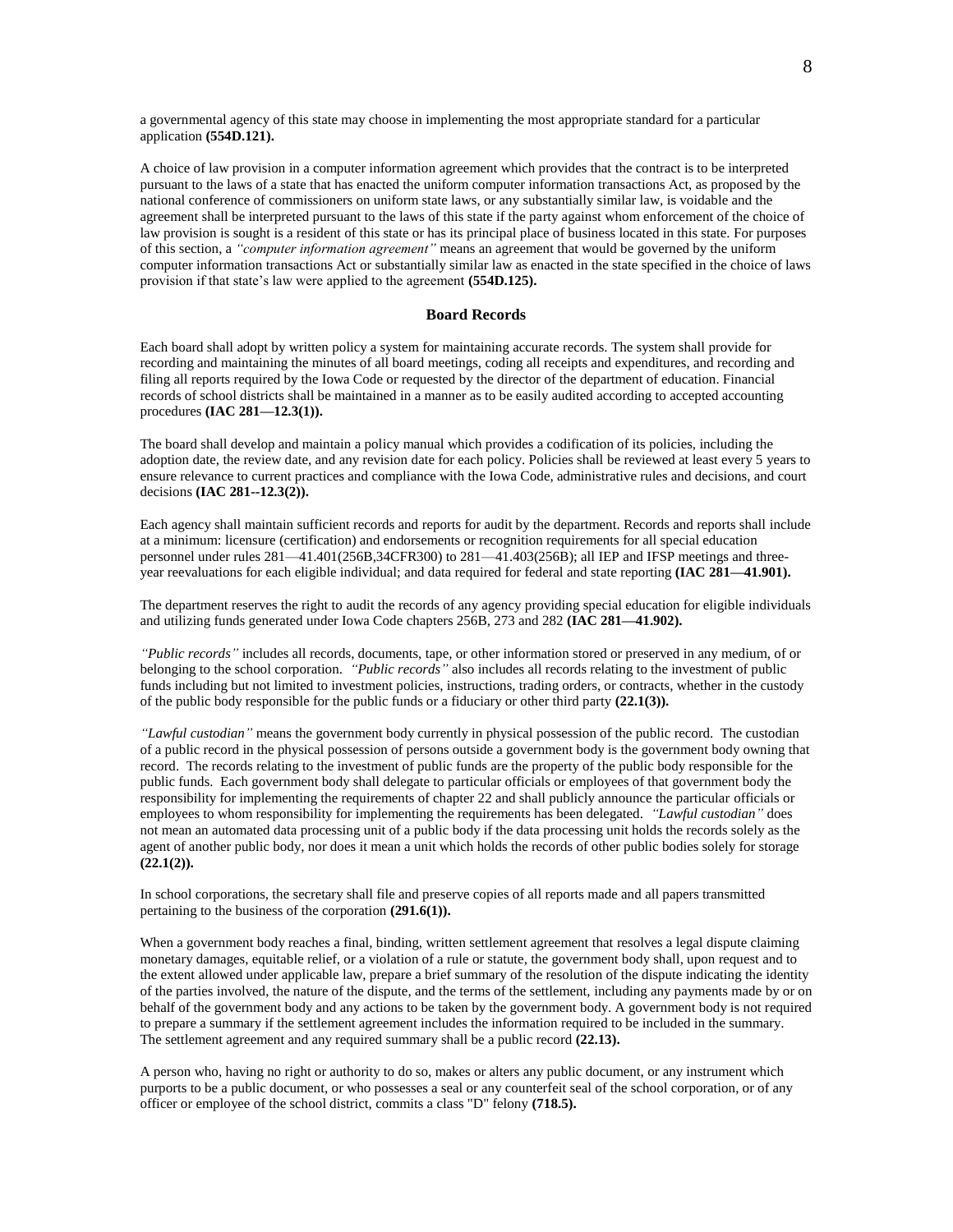Any public officer or employee, who knowingly does any of the following, commits a class "D" felony:

- 1. Makes or gives any false entry, false return, false certificate, or false receipt, where such entries, returns, certificates, or receipts are authorized by law.
- 2. Falsifies any public record, or issues any document falsely purporting to be a public document.
- 3. Falsifies a writing, or knowingly delivers a falsified writing, with the knowledge that the writing is falsified and that the writing will become a public record of a government body **(721.1).**

A public officer or employee who, by reason of the officer's or employee's employment, has access to any public record, or to any file, dossier, or accumulation of information of any kind, and who gives or transfers to any person, in exchange for anything of value other than fees authorized by law, any such record, file, dossier, or accumulation of information, or any part thereof, or who imparts to any person any information contained therein, in exchange for anything of value other than fees authorized by law, commits a serious misdemeanor **(721.10).**

Any person who represents any document or paper to be any public record or any civil or criminal process, when the person knows such representation to be false, commits a simple misdemeanor **(720.5).**

# **Public Access**

Every officer having the custody of a public record or writing shall furnish any person, upon demand and payment of the legal fees therefor, a certified copy thereof **(622.46).**

Every person shall have the right to examine and copy a public record and to publish or otherwise disseminate a public record or the information contained in a public record. Unless otherwise provided for by law, the right to examine a public record shall include the right to examine a public record without charge while the public record is in the physical possession of the custodian of the public record. The right to copy a public record shall include the right to make photographs or photographic copies while the public record is in the possession of the custodian of the public record. All rights under this section are in addition to the right to obtain a certified copy of a public record under section 622.46. A government body shall not prevent the examination or copying of a public record by contracting with a nongovernment body to perform any of its duties and functions. However, a government body is not required to permit access to or use of

- a. a geographic computer database by any person except upon terms and conditions acceptable to the governing body. The governing body shall establish reasonable rates and procedures for the retrieval of specified records, which are not confidential records, stored in the database upon the request of any person.
- b. data processing software developed by the governmental body, as provided in section 22.3A **(22.2).**

The examination and copying of public records shall be done under the supervision of the lawful custodian of the records or the custodian's authorized designee. The lawful custodian shall not require the physical presence of a person requesting or receiving a copy of a public record and shall fulfill requests for a copy of a public record received in writing, by telephone, or by electronic means. Fulfillment of a request for a copy of a public record may be contingent upon receipt of payment of expenses to be incurred in fulfilling the request and such estimated expenses shall be communicated to the requester upon receipt of the request. The lawful custodian may adopt and enforce reasonable rules regarding the examination and copying of the records and the protection of the records against damage or disorganization. The lawful custodian shall provide a suitable place for the examination and copying of the records, but if it is impracticable to do the examination and copying of the records in the office of the lawful custodian, the person desiring to examine or copy shall pay any necessary expenses of providing a place for the examination and copying. All expenses of the examination and copying shall be paid by the person desiring to examine or copy. The lawful custodian may charge a reasonable fee for the services of the lawful custodian or the custodian's authorized designee in supervising the examination and copying of the records. If copy equipment is available at the office of the lawful custodian of any public records, the lawful custodian shall provide any person a reasonable number of copies of any public record in the custody of the office upon the payment of a fee. The fee for the copying service as determined by the lawful custodian shall not exceed the actual cost of providing the service. Actual costs shall include only those expenses directly attributable to supervising the examination of and making and providing copies of public records. Actual costs shall not include charges for ordinary expenses or costs such as employment benefits, depreciation, maintenance, electricity, or insurance associated with the administration of the office of the lawful custodian **(22.3).**

A government body may provide, restrict, or prohibit access to data processing software developed by the government body, regardless of whether the data processing software is separated or combined with a public record. A government body shall establish policies and procedures to provide access to public records which are combined with its data processing software. A public record shall not be withheld from the public because it is combined with data processing software. A government body shall not acquire any electronic data processing system for the storage, manipulation, or retrieval of public records that would impair the government body's ability to permit the examination of a public record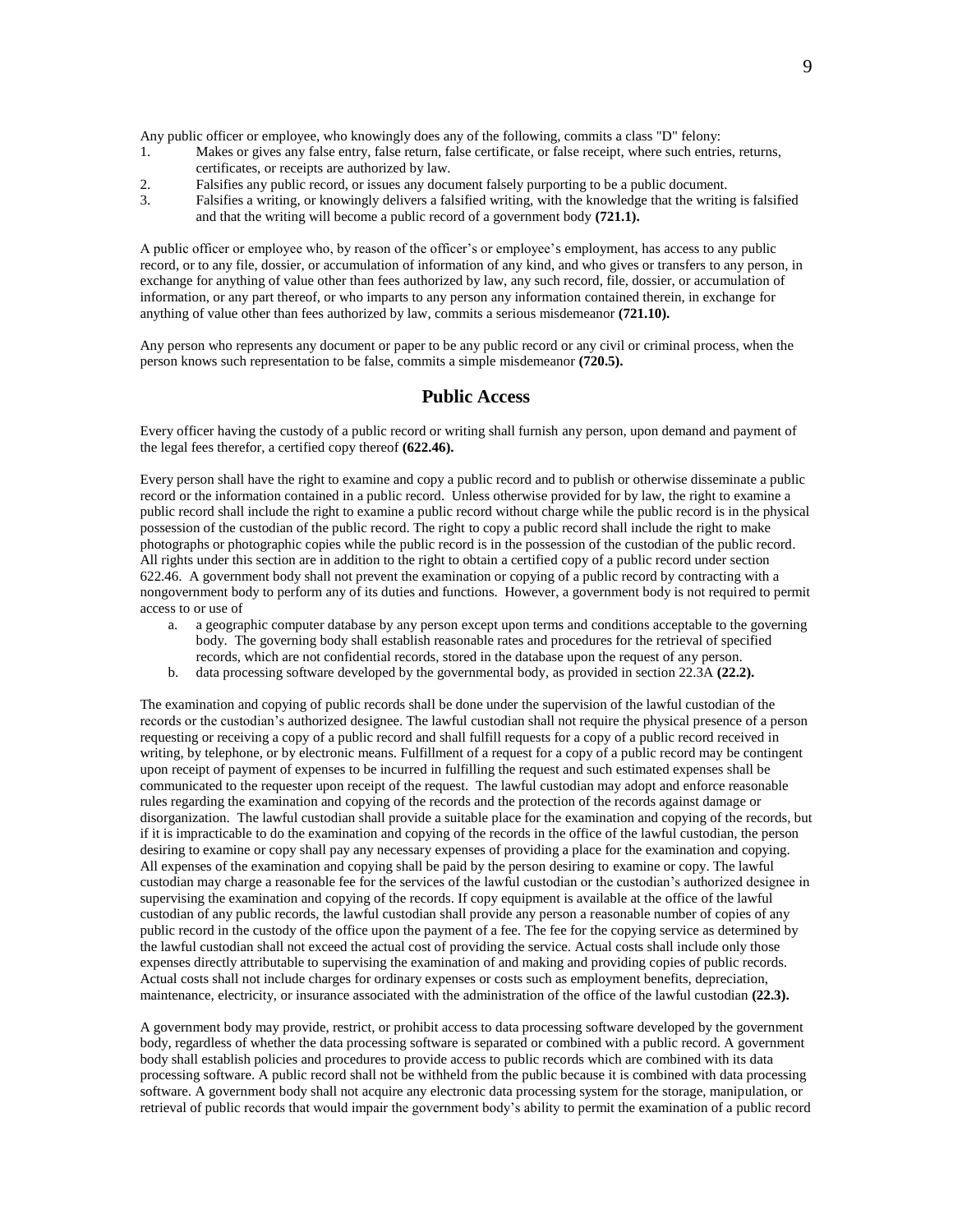and the copying of a public record in either written or electronic form. If it is necessary to separate a public record from data processing software in order to permit the examination or copying of the public record, the government body shall bear the cost of separation of the public record from the data processing software. The electronic public record shall be made available in a format useable with commonly available data processing or database management software. The cost chargeable to a person receiving a public record separated from data processing software under this subsection shall not be in excess of the charge under this chapter unless the person receiving the public record requests that the public record be specially processed. A government body may establish payment rates and procedures required to provide access to data processing software, regardless of whether the data processing software is separated from or combined with a public record. Proceeds from payments may be considered repayment receipts, as defined in section 8.2. The payment amount shall be calculated as follows:

- a. The amount charged for access to a public record shall be not more than that required to recover direct publication costs, including but not limited to editing, compilation, and media production costs, incurred by the government body in developing the data processing software and preparing the data processing software for transfer to the person. The amount shall be in addition to any other fee required to be paid under this chapter for the examination and copying of a public record. If a person accesses a public record stored in an electronic format that does not require formatting, editing, or compiling to access the public record, the charge for providing the accessed public record shall not exceed the reasonable cost of accessing that public record. The government body shall, if requested, provide documentation which explains and justifies the amount charged. This paragraph shall not apply to any publication for which a price has been established pursuant to another section, including section 2A.5.
- b. If access to the data processing software is provided to a person for a purpose other than provided in paragraph *"a"*, the amount may be established according to the discretion of the government body, and may be based upon competitive market considerations as determined by the government body **(22.3A(2)).**

A government body is granted and may apply for and receive any legal protection necessary to secure a right to or an interest in data processing software developed by the government body **(22.3A(3)).**

The rights of persons to examine or copy may be exercised at any time during the customary office hours of the lawful custodian of the records. However, if the lawful custodian does not have customary office hours of at least 30 hours per week, such right may be exercised at any time from 9:00 a.m. to noon and from 1:00 p.m. to 4:00 p.m. Monday through Friday, excluding legal holidays, unless the person exercising such right and the lawful custodian agree on a different time **(22.4).**

A written report of an audit or examination shall be provided to the governmental subdivision and filed with the auditor of state. All reports shall be open to public inspection, including copies on file in the office of the state auditor, and refusal on the part of any public official to permit such inspection when such reports have been filed with the state auditor shall constitute a simple misdemeanor **(11.14(1)).**

The rights and remedies provided by this section 22.10 are in addition to any rights and remedies provided by section 17A.19. Any aggrieved person, any taxpayer to or citizen of the state of Iowa, or the attorney general or any county attorney, may seek judicial enforcement of the requirements of this chapter in an action brought against the lawful custodian and any other persons who would be appropriate defendants under the circumstances. Suits to enforce this chapter shall be brought in the district court for the county in which the lawful custodian has its principal place of business **(22.10(1)).**

Once a party seeking judicial enforcement of this chapter [open records] demonstrates to the court that the defendant is subject to the requirements of this chapter, that the records in question are government records, and that the defendant refused to make those government records available for examination and copying by the plaintiff, the burden of going forward shall be on the defendant to demonstrate compliance with the requirements of this chapter **(22.10(2)).**

Upon a finding by a preponderance of the evidence that a lawful custodian has violated any provision of chapter 22, a court:

- a. Shall issue an injunction punishable by civil contempt ordering the offending lawful custodian and other appropriate persons to comply with the requirements of this chapter in the case before it and, if appropriate, may order the lawful custodian and other appropriate persons to refrain for one [1] year from any future violations of this chapter.
- b. Shall assess the persons who participated in its violation damages in the amount of not more than five hundred dollars [\$500] nor less than one hundred dollars [\$100]. However, if a person knowingly participated in such a violation, damages shall be in the amount of not more than two thousand five hundred dollars [\$2,500] and not less than one thousand dollars [\$1.000]. These damages shall be paid by the court imposing them to the state of Iowa if the body in question is a state government body, or to the local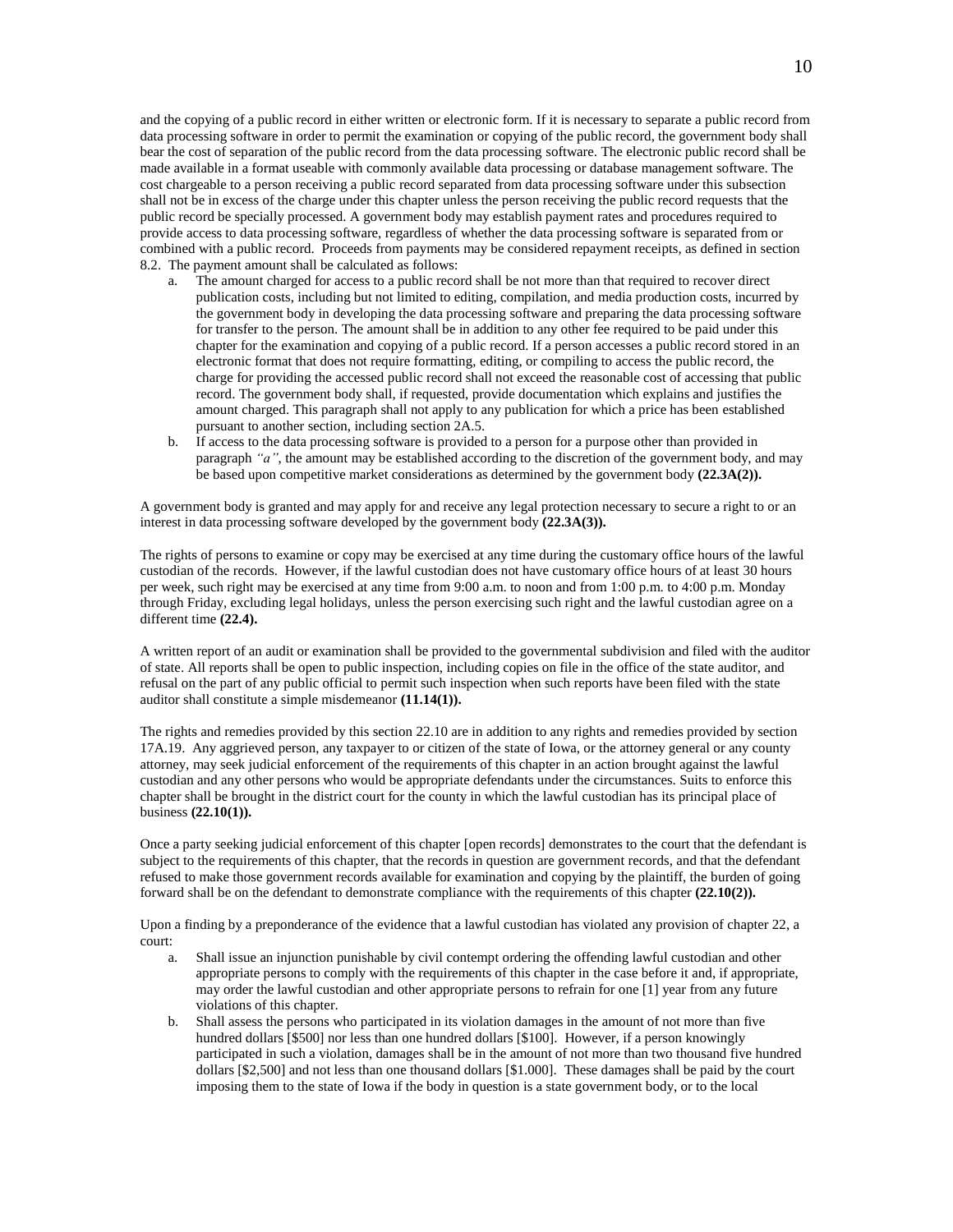government involved if the body in question is a local government body. A person found to have violated this chapter shall not be assessed such damages if that person proves that the person did any of the following:

(1) Voted against the action violating this chapter, refused to participate in the action violating this chapter, or engaged in reasonable efforts under the circumstances to resist or prevent the action in violation of this chapter.

(2) Had good reason to believe and in good faith believed facts which, if true, would have indicated compliance with the requirements of this chapter.

(3) Reasonably relied upon a decision of a court, a formal opinion of the Iowa public information board, the attorney general, or the attorney for the government body, given in writing, or as memorialized in the minutes of the meeting at which a formal oral opinion was given, or an advisory opinion of the Iowa public information board, the attorney general, or the attorney for the government body, given in writing.

- c. Shall order the payment of all costs and reasonable attorney fees, including appellate attorney fees, to any plaintiff successfully establishing a violation of this chapter in the action brought under this section. The costs and fees shall be paid by the particular persons who were assessed damages under paragraph *"b"* of this subsection. If no such persons exist because they have a lawful defense under that paragraph to the imposition of such damages, the costs and fees shall be paid to the successful plaintiff from the budget of the offending government body or its parent.
- d. Shall issue an order removing a person from office if that person has engaged in a prior violation of this chapter for which damages were assessed against the person during the person's term **(22.10(3))**.

Ignorance of the legal requirements of this chapter is not a defense to an enforcement proceeding brought under this section. A lawful custodian or its designee in doubt about the legality of allowing the examination or copying or refusing to allow the examination or copying of a government record is authorized to bring suit at the expense of that government body in the district court of the county of the lawful custodian's principal place of business, or to seek an opinion of the attorney general or the attorney for the lawful custodian, to ascertain the legality of any such action **(22.10(4)).**

According to the Iowa Attorney General in the, if a second violation occurs while the injunction is in place, the official could be held in civil contempt. This can mean additional damages, or even time in jail **(AG Sunshine Advisory, June 2005).** The punishment for contempt, where not otherwise specifically provided, shall be:

- 1. In the supreme court or the court of appeals, by a fine not exceeding one thousand dollars [\$1000] or by imprisonment in a county jail not exceeding six [6] months, or by both such fine and imprisonment.
- 2. Before district judges, district associate judges, and associate juvenile judges by a fine not exceeding five hundred dollars [\$500] or imprisonment in a county jail not exceeding six [6] months or by both such fine and imprisonment.
- 3. Before judicial magistrates, by a fine not exceeding one hundred dollars [\$100] or imprisonment in a county jail not exceeding thirty [30] days **(665.4).**

Except as expressly provided otherwise by another statute referring to this chapter 17A by name, the judicial review provisions of this chapter shall be the exclusive means by which a person or party who is aggrieved or adversely affected by agency action may seek judicial review of such agency action. However, nothing in this chapter shall abridge or deny to any person or party who is aggrieved or adversely affected by any agency action the right to seek relief from such action in the courts **(17A.19).**

The records of investment transactions made by or on behalf of a public body are public records and are the property of the public body whether in the custody of the public body or in the custody of a fiduciary or other third party **(22.14(1)).**

A person who knowingly and without authorization accesses a computer, computer system, or computer network commits the following:

- a. An aggravated misdemeanor if computer data is accessed that contains a confidential record, as defined in section 22.7, operational or support data of a public utility, as defined in section 476.1, operational or support data of a rural water district incorporated pursuant to chapter 357A or 504, operational or support data of a municipal utility organized pursuant to chapter 388 or 389, operational or support data of a public airport, or a trade secret, as defined in section 550.2.
- b. A serious misdemeanor if computer data is copied, altered, or deleted.
- c. A simple misdemeanor for any access which is not an aggravated or serious misdemeanor **(716.6B(1)).**

The prosecuting attorney or an aggrieved person may institute civil proceedings against any person in district court seeking relief from conduct constituting a violation of this section or to prevent, restrain, or remedy such a violation **(716.6B(2)).**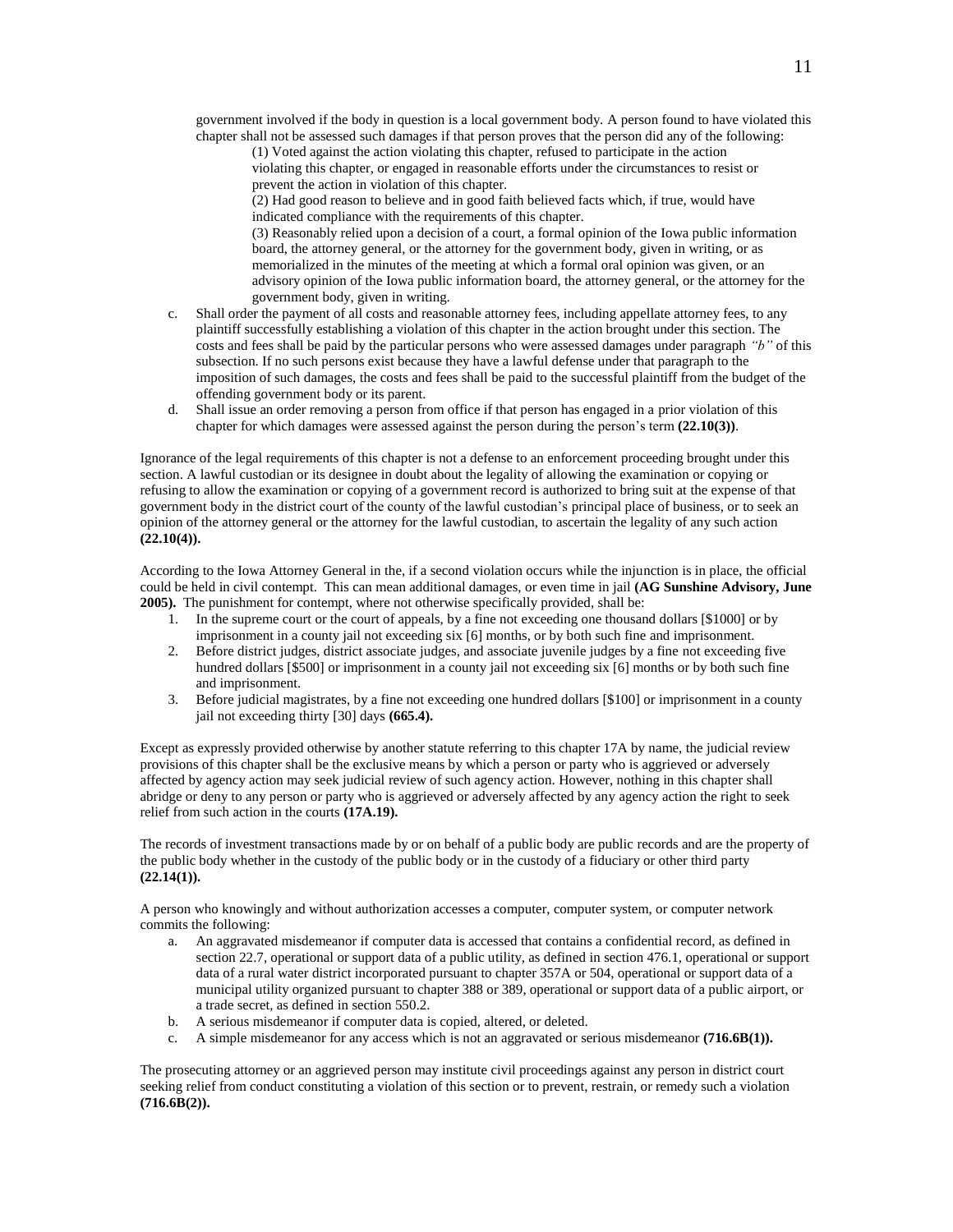Charges by the custodian of public records for copies made are not subject to Iowa sales tax **(OAG #86-12-17).**

An agency may not charge a fee simply as a precondition to allowing examination of a public record **(OAG #81-8-18).**

Records should be copied in the agency offices unless it is impractical to do so. If it is necessary to perform the copying at a separate location, the copying is still to be performed under the supervision of the custodian or the custodian's deputy. The custodian is not to relinquish control of the records to the requestor. Any charges assessed for such copying service should be uniformly applied to all requestors **(OAG #81-4-4).**

A government body has no authority to impose a charge for a computer system's depreciation, maintenance, electricity, and insurance associated with retrieving the computerized public record and either printing it out or producing it onto a disk **(OAG #96-2-1).**

The district court may grant an injunction restraining the examination, including copying, of a specific public record or a narrowly drawn class of public records. A hearing shall be held on a request for injunction upon reasonable notice as determined by the court to persons requesting access to the record which is the subject of the request for injunction. It shall be the duty of the lawful custodian and any other person seeking an injunction to ensure compliance with the notice requirement. Such an injunction may be issued only if the petition supported by affidavit shows and if the court finds both of the following:

- a. That the examination would clearly not be in the public interest.
- b. That the examination would substantially and irreparably injure any person or persons **(22.8(1)).**

Good-faith, reasonable delay by a lawful custodian in permitting the examination and copying of a government record is not a violation of chapter 22 if the purpose of the delay is any of the following:

- a. To seek an injunction under this section.
- b. To determine whether the lawful custodian is entitled to seek such an injunction or should seek such an injunction.
- c. To determine whether the government record in question is a public record, or confidential record.
- d. To determine whether a confidential record should be available for inspection and copying to the person requesting the right to do so. A reasonable delay for this purpose shall not exceed 20 calendar days and ordinarily should not exceed 10 business days.
- e. Actions for injunctions under this section may be brought by the lawful custodian of a government record, or by another government body or person who would be aggrieved or adversely affected by the examination or copying of such a record.
- f. The rights and remedies provided by this section are in addition to any rights and remedies provided by section 17A.19 **(22.8(4)).**

# **Confidential Records**

The following public records shall be kept confidential, unless otherwise ordered by a court, by the lawful custodian of the records, or by another person duly authorized to release such information:

- Personal information in records regarding a student, prospective student, or former student maintained, created, collected or assembled by or for a school corporation or educational institution maintaining such records. This subsection shall not be construed to prohibit a postsecondary education institution from disclosing to a parent or guardian information regarding a violation of a federal, state, or local law, or institutional rule or policy governing the use or possession of alcohol or a controlled substance if the child is under the age of twenty-one years and the institution determines that the student committed a disciplinary violation with respect to the use or possession of alcohol or a controlled substance regardless of whether that information is contained in the student's education records. This subsection shall not be construed to prohibit a school corporation or educational institution from transferring student records electronically to the department of education, an accredited nonpublic school, an attendance center, a school district, or an accredited postsecondary institution in accordance with section 256.9, subsection 48.
- Records which represent and constitute the work product of an attorney, which are related to litigation or claim made by or against a public body.
- Reports to governmental agencies which, if released, would give advantage to competitors and serve no public purpose.
- Appraisals or appraisal information concerning the sale or purchase of real or personal property for public purposes, prior to the execution of any contract for such sale or the submission of the appraisal to the property owner or other interest holders as provided in section 6B.45.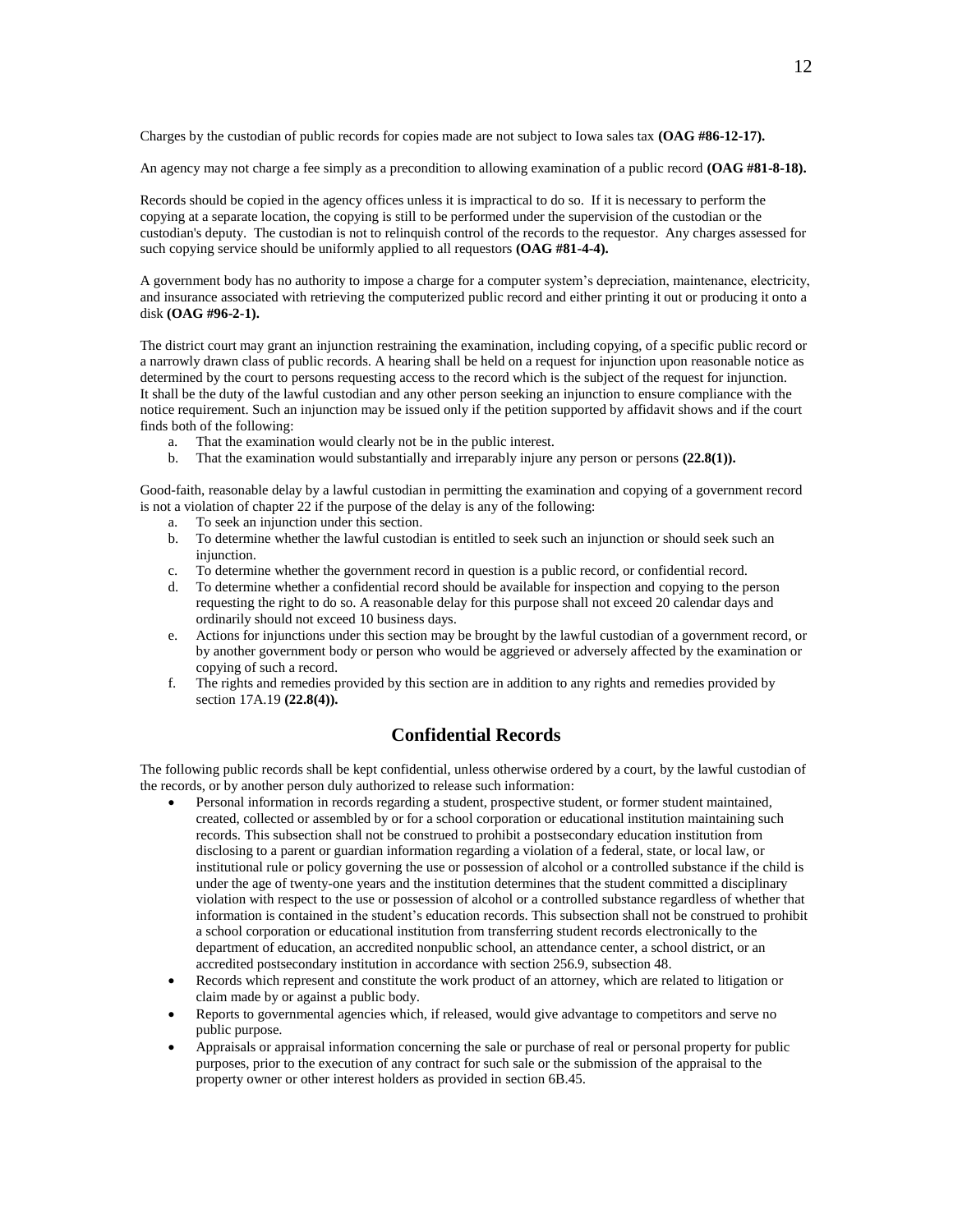Personal information in confidential personnel records of governmental bodies, including school districts, relating to identified or identifiable individuals who are officials, officers, or employees of the governmental bodies. However, the following information relating to such individuals contained in personnel records shall be public records:

- (1) The name and compensation of the individual including any written agreement establishing compensation or any other terms of employment excluding any information otherwise excludable from public information pursuant to this section or any other applicable provision of law. For purposes of this paragraph, *"compensation"* means payment of, or agreement to pay, any money, thing of value, or financial benefit conferred in return for labor or services rendered by an official, officer, or employee plus the value of benefits conferred including but not limited to casualty, disability, life, or health insurance, other health or wellness benefits, vacation, holiday, and sick leave, severance payments, retirement benefits, and deferred compensation.
- (2) The dates the individual was employed by the government body.
- (3) The positions the individual holds or has held with the government body.
- (4) The educational institutions attended by the individual, including any diplomas and degrees earned, and the names of the individual's previous employers, positions previously held, and dates of previous employment.
- (5) The fact that the individual was discharged as the result of a final disciplinary action upon the exhaustion of all applicable contractual, legal, and statutory remedies.
- The records of a library which, by themselves or when examined with other public records, would reveal the identity of the library patron checking out or requesting an item or information from the library. The records shall be released to a criminal or juvenile justice agency only pursuant to an investigation of a particular person or organization suspected of committing a known crime. The records shall be released only upon a judicial determination that a rational connection exists between the requested release of information and a legitimate end and that the need for the information is cogent and compelling.
- Records of identity of owners of public bonds or obligations maintained as provided in section 76.10 or by the issuer of the public bonds or obligations. However, the issuer of the public bonds or obligations and a state or federal agency shall have the right of access to the records.
- Communications not required by law, rule, procedure, or contract that are made to a government body or to any of its employees by identified persons outside of government, to the extent that the government body receiving those communications from such persons outside of government could reasonably believe that those persons would be discouraged from making them to that government body if they were available for general public examination. Notwithstanding this provision:
	- a. The communication is a public record to the extent that the person outside of government making that communication consents to its treatment as a public record.
	- b. Information contained in the communication is a public record to the extent that it can be disclosed without directly or indirectly indicating the identity of the person outside of government making it or enabling others to ascertain the identity of that person.
	- c. Information contained in the communication is a public record to the extent that it indicates the date, time, specific location, and immediate facts and circumstances surrounding the occurrence of a crime or other illegal act, except to the extent that its disclosure would plainly and seriously jeopardize a continuing investigation or pose a clear and present danger to the safety of any person.
- Data processing software which is developed by a government body.
- Mediation documents as defined in Iowa Code section 679C.102, except written mediation agreements that resulted from a mediation which are signed on behalf of a governing body. However, confidentiality of mediation communications resulting from mediation conducted pursuant to chapter 216 shall be governed by chapter 216.
- Records containing information that would disclose, or might lead to the disclosure of, private keys used in an electronic signature or other similar technologies or records which if disclosed might jeopardize the security of an electronic transaction pursuant to chapter 554D.
- The portion of a record request that contains an internet protocol number which identifies the computer from which a person requests a record, whether the person using such computer makes the request through the IowAccess network or directly to a lawful custodian. However, such record may be released with the express written consent of the person requesting the record.
- Information concerning security procedures or emergency preparedness information developed and maintained by a government body for the protection of governmental employees, visitors to the government body, persons in the care, custody, or under the control of the government body, or property under the jurisdiction of the government body, if disclosure could reasonably be expected to jeopardize such employees, visitors, persons, or property.
	- *a.* Such information includes but is not limited to information directly related to vulnerability assessments; information contained in records relating to security measures such as security and response plans, security codes and combinations, passwords, restricted area passes, keys, and security or response procedures; emergency response protocols; and information contained in records that if disclosed would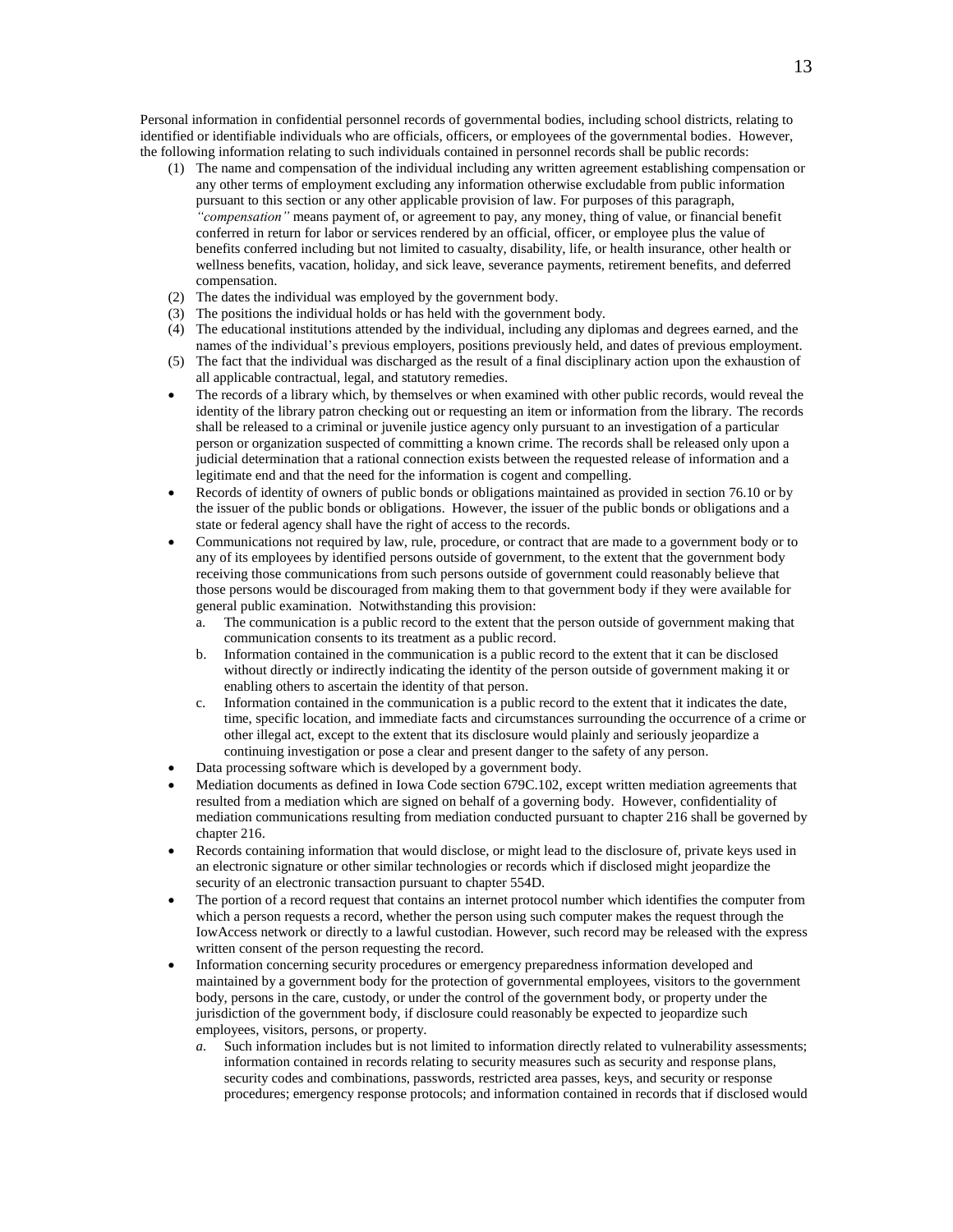significantly increase the vulnerability of critical physical systems or infrastructures of a government body to attack.

- *b.* This subsection shall only apply to information held by a government body that has adopted a rule or policy identifying the specific records or class of records to which this subsection applies and which is contained in such a record.
- Information in a record that would permit a governmental body subject to chapter 21 to hold a closed session pursuant to section 21.5 in order to avoid public disclosure of that information, until such time as final action is taken on the subject matter of that information. Any portion of such a record not subject to this subsection, or not otherwise confidential, shall be made available to the public. After the governmental body has taken final action on the subject matter pertaining to the information in that record, this subsection shall no longer apply. This subsection shall not apply more than 90 days after a record is known to exist by the governmental body, unless it is not possible for the governmental body to take final action within 90 days. The burden shall be on the governmental body to prove that final action was not possible within the 90-day period **(22.7).**

The board of directors of each public school shall adopt a policy and the superintendent of each public school shall adopt rules which provide that the school district may share information contained within a student's permanent record pursuant to an interagency agreement with state and local agencies that are part of the juvenile justice system. The interagency agreement shall provide, and each signatory agency to the agreement shall certify in the agreement, that confidential information shared among the parties to the agreement shall remain confidential and shall not be shared with any other person, school, school district, or agency, unless otherwise provided by law. A school district entering into an interagency agreement under this section shall adopt a policy implementing the provision of the interagency agreement. The policy shall include, but not be limited to, the provisions of the interagency agreement and the procedures to be used by the school district to share information from the student's permanent record with participating agencies. The policy shall be published in the student handbook **(280.25).**

The board shall adopt a policy concerning the accessibility and confidentiality of student records that complies with the provisions of the federal Family Educational Rights and Privacy Act of 1974 (FERPA) and Iowa Code chapter 22 **(IAC 281--12.3(4)).** The Family Educational Rights and Privacy Act of 1974 (FERPA, 20 U.S.C. section 1232g) provides students with access to their education records, the opportunity to request amendments to records, and some control over disclosure of information in those records. With several exceptions, school districts shall not disclose education records without the student's prior consent or risk losing federal education funding.

If it is determined that any provision of this chapter would cause the denial of funds, services or essential information from the United States government which would otherwise definitely be available to an agency of this state, such provision shall be suspended as to such agency, but only to the extent necessary to prevent denial of such funds, services, or essential information. An agency within the meaning of section 17A.2, subsection 1, shall adopt as a rule, in each situation where this section is believed applicable, its determination identifying those particular provisions of this chapter that must be waived in the circumstances to prevent the denial of federal funds, services, or information **(22.9).**

For more information on the confidentiality of student education records refer to Iowa Administrative Code, chapter 281—41.

Names and addresses of students contained in public records in the custody of public schools are not confidential and are open to public inspection. However, schools are required to provide parents of students or adult students with an opportunity to inform the school that they do not want this information to be released without their prior consent **(OAG #80-6-8).**

Evaluations of bid proposals are public records which are confidential until the bids are opened and an award made. The possibility of misuse of nonconfidential public records does not justify placing restrictions on access to those records **(OAG #79-3-3).**

Notes of the secretary of the board become public records when transcribed for submission to the board as the minutes of the preceding meeting **(OAG #74-2-9).**

Worksheets and notes prepared by the bureau of labor inspectors are not public records and may be kept confidential **(OAG #72-9-26).**

Formal, official documents by which a school superintendent conveys official information to school board members containing information about the school district are public records. If the information contained in these letters falls within a statutory exemption such as student records, personnel information, or attorney work product, it is a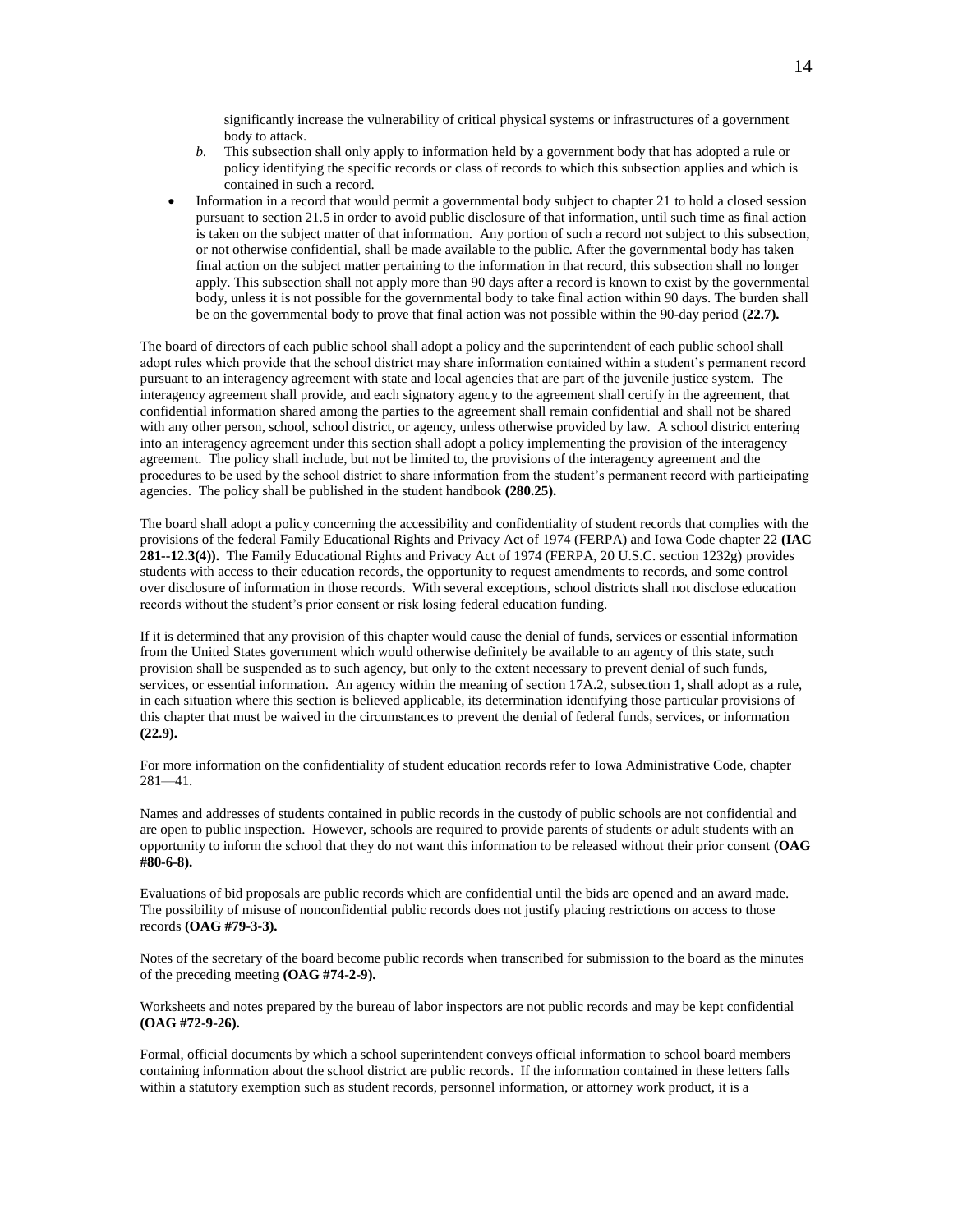confidential public record and unavailable for public inspection. Chapter 22 does not require the school district to retain copies of these letters **(OAG #92-6-2(L)).**

# **Fair Information Practices**

State agencies are required to adopt a Fair Information Practices policy. School districts are not required to adopt this policy. However, if a public body chooses to adopt policies to implement section 22.11 the policies must be adopted by the board of directors of the school district. The elected school board must give reasonable notice, make the proposed policy available for public inspection and allow full opportunity for the public to comment before adopting the policy. If the public body is established pursuant to an agreement under chapter 28E, the policy must be adopted by a majority of the public agencies party to the agreement. These policies shall be kept in the office of the chief administrative officer of the board **(22.12).**

It is the intent of this section to require that the information policies of state agencies are clearly defined and subject to public review and comment.

- 1. Each state agency as defined in chapter 17A shall adopt rules which provide the following:
	- a. The nature and extent of the personally identifiable information collected by the agency, the legal authority for the collection of that information, and a description of the means of storage.
	- b. A description of which of its records are public records, which are confidential records, and which are partially public and partially confidential records and the legal authority for the confidentiality of the records. The description shall indicate whether the records contain personally identifiable information.
	- c. The procedure for providing the public with access to public records.
	- d. The procedures for allowing a person to review a government record about that person and have additions, dissents, or objections entered in that record unless the review is prohibited by statute.
	- e. The procedures by which the subject of a confidential record may have a copy of that record released to a named third party.
	- f. The procedures by which the agency shall notify persons supplying information requested by the agency of the use that will be made of the information, which persons outside of the agency might routinely be provided this information, which parts of the information requested are required and which are optional and the consequences of failing to provide the information requested.
	- g. Whether a data processing system matches, collates, or permits the comparison of personally identifiable information in one record system with personally identifiable information in another record system.
- 2. A state agency shall not use any personally identifiable information after July 1, 1988, unless it is in a record system described by the rules required by this section **(22.11).**

# **Federal Funding Accountability and Transparency Act (FFATA)**

FFATA requires that federal financial assistance recipients must report information about sub-awards and, in some cases, executive compensation at their agencies or the sub-recipients' organizations. FFATA was enacted in September 2006 and resulted in reports about direct federal assistance, which can be seen at USASpending.gov. The Office of Management and Budget (OMB) directed the federal agencies to implement the FFATA requirements for reporting on sub-recipients for new grants awarded on or after October 1, 2010.

# **General Education Provisions Act (GEPA)**

In compliance with Section 427 of the General Education Provisions Act, as amended by Public Law 103-282, all applicants for grant awards made by the U.S. Department of Education are required to describe in their applications the steps they propose to take to ensure equitable access to, and equitable participation in, the proposed grant activities conducted with federal funds. The U.S. Department of Education has developed a single document that provides common guidance for all competitive and formula grant applicants.

## **Financial and Pupil Accounting Records**

Each board shall require its administrative staff to establish and maintain a system of student records. This system shall include for each student a permanent office record and a cumulative record. The permanent office record shall serve as a historical record of official information concerning the student's education. The permanent office record shall be recorded and maintained under the student's legal name. At a minimum, the permanent office record should contain evidence of attendance and educational progress, serve as an official transcript, contain other data for use in planning to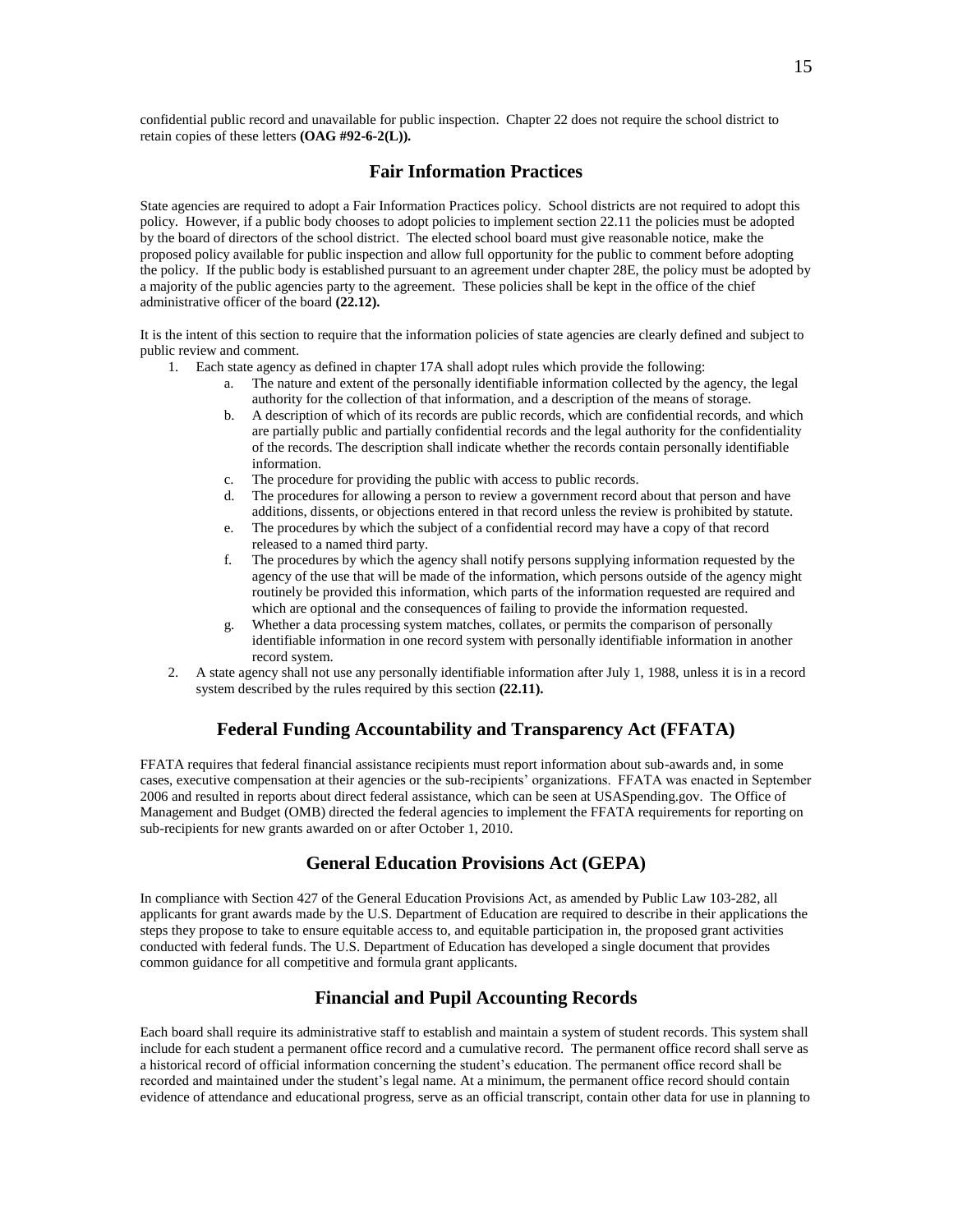meet student needs, and provide data for official school and school district reports. This record is to be permanently maintained and stored in a fire-resistant safe or vault or can be maintained and stored electronically with a secure backup file. The cumulative record shall provide a continuous and current record of significant information on progress and growth. It should reflect information such as courses taken, scholastic progress, school attendance, physical and health record, experiences, interests, aptitudes, attitudes, abilities, honors, extracurricular activities, parttime employment, and future plans. It is the "working record" used by the instructional professional staff in understanding the student. At the request of a receiving school or school district, a copy of the cumulative record shall be sent to officials of that school when a student transfers. For the sole purpose of implementing an interagency agreement with state and local agencies in accordance with Iowa Code section 280.25, a student's permanent record may include information contained in the cumulative record as defined above. The board shall adopt a policy concerning the accessibility and confidentiality of student records that complies with the provisions of the federal Family Educational Rights and Privacy Act of 1974 and Iowa Code chapter 22 **(IAC 281—12.3(4)).**

Financial forms and procedures shall be prescribed by the department of education as necessary to be used by AEA boards, school district boards, school officials, principals, teachers, and other employees to insure uniformity, accuracy, and efficiency in keeping records in both pupil and cost accounting, the execution of contracts, and the submission of reports. The department has the authority to notify the AEA board, school district board or school authorities when a report has not been filed in the manner or on the dates prescribed that the school will not be accredited until the report has been properly filed (256.9(18)). The financial procedure prescribed by the department of education is the current edition of *Uniform Financial Accounting Manual for Iowa LEAs and AEAs*. The UFA manual is available on the department of education web site a[t https://www.educateiowa.gov/pk-12/school-business-finance/accounting](https://www.educateiowa.gov/pk-12/school-business-finance/accounting-reporting/uniform-financial-accounting)[reporting/uniform-financial-accounting](https://www.educateiowa.gov/pk-12/school-business-finance/accounting-reporting/uniform-financial-accounting) .

The department of education is authorized to prescribe a uniform system of accounting. This is the Uniform Financial Accounting Manual **(OAG #83-12-1(L)).**

Each board shall adopt by written policy a system for maintaining accurate records. The system shall provide for recording and maintaining the minutes of all board meetings, coding all receipts and expenditures, and recording and filing all reports required by the Iowa Code or requested by the director of the department of education. Financial records of school districts shall be maintained in a manner as to be easily audited according to accepted accounting procedures **(IAC 281--12.3(1)).**

Accurate and complete accounting records must be kept so that the cost of transportation to and from school may be ascertained **(IAC 281--43.9).**

Each agency shall maintain sufficient records and reports for audit by the department. Records and reports shall include at a minimum: licensure (certification) and endorsements or recognition requirements for all special education personnel under rules 281—41.401(256B,34CFR300) to 281—41.403(256B); all IEP and IFSP meetings and threeyear reevaluations for each eligible individual; and data required for federal and state reporting **(IAC 281—41.901).**

School districts and AEAs are required to conform to generally accepted accounting principles (GAAP) commencing with the school year beginning July 1, 1996 **(257.31(4)).**

All school districts [and AEAs] shall budget on the generally accepted accounting principles (GAAP) basis of budgeting beginning with fiscal year 2006-2007 **(IAC 289—6.5(1)).**

Legal provisions may conflict with GAAP. Statement 1 of GAAFR says, "Where financial statements prepared in conformity with GAAP do not demonstrate finance-related legal and contractual compliance, the governmental unit should present such additional schedules and narrative explanations in the comprehensive annual financial report as may be necessary to report its legal compliance responsibilities and accountabilities. In extreme cases, preparation of a separate legal-basis special report may be necessary....Conflicts between legal provisions and GAAP do not require maintaining two accounting systems. Rather, the accounting system may be maintained on a legal compliance basis, but should include sufficient additional records to permit GAAP-based reporting."

When GAAP provides more than one method for accounting for a financial transaction, the department of education may determine which method will be used for school districts and AEAs to ensure consistency in reporting as required by Iowa Code **(256.9(18)).**

## **Records Retention**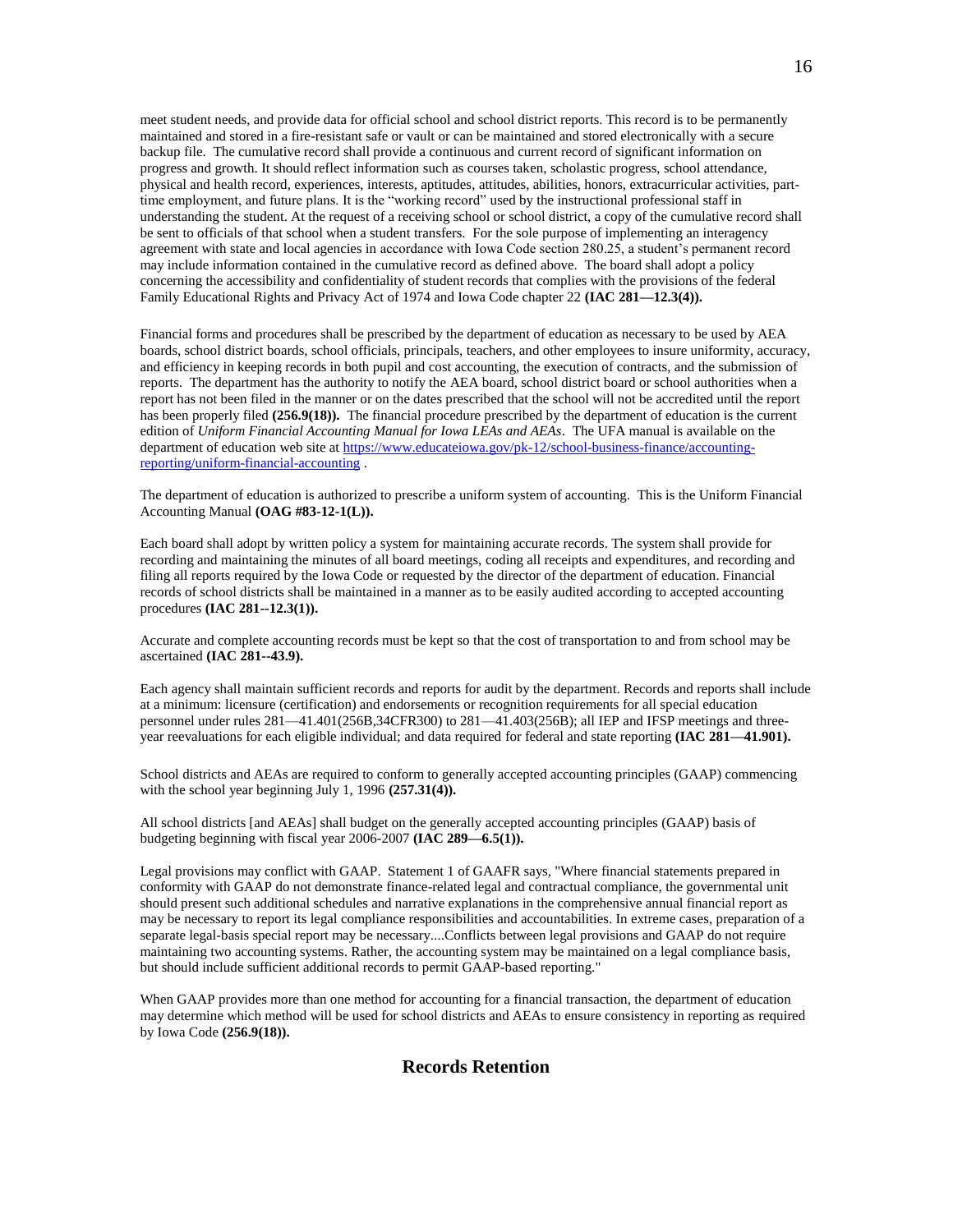*"Electronic record"* means a record created, generated, sent, communicated, received, or stored by electronic means **(554D.103(7)).** *"Information"* means data, text, images, sounds, codes, computer programs, software, databases, or the like **(554D.103(10)).** *"Record"* means information that is inscribed on a tangible medium or that is stored in an electronic or other medium and is retrievable in perceivable form **(554D.103(13)).** *"Transaction"* means an action or set of actions occurring between two or more persons relating to the conduct of business, commercial, or governmental affairs **(554D.103(16)).**

*"Public records"* includes all records, documents, tape, or other information stored or preserved in any medium, of or belonging to the school corporation. *"Public records"* also includes all records relating to the investment of public funds including but not limited to investment policies, instructions, trading orders, or contracts, whether in the custody of the public body responsible for the public funds or a fiduciary or other third party **(22.1(3)).**

*"Record"* means a document, book, paper, electronic record, photograph, sound recording, or other material, regardless of physical form or characteristics, made, produced, executed, or received pursuant to law in connection with the transaction of official business of state government. *"Record"* does not include library and museum material made or acquired and preserved solely for reference or exhibition purposes or stocks of publications and unprocessed forms **(305.2(9)).** A preservation duplicate record shall have the same force and effect for all purposes as the original record whether or not the original record is in existence. A certified transcript, exemplification, or copy of a preservation duplicate record shall be deemed for all purposes to be a certified transcript, exemplification, or copy of the original record **(305.12).** All records made or received by or under the authority of or coming into the custody, control, or possession of public officials of this state in the course of their public duties are the property of the state and shall not be mutilated, destroyed, transferred, removed, or otherwise damaged or disposed of, in whole or in part, except as provided by law or by rule **(305.13).**

Iowa law makes no particular reference to the retention of school district records beyond electronic records except that the school board is authorized to make rules and regulations for the care of school property **(279.8).** Some records have administrative value, legal value, or historical value and the district or AEA would consider this in decisions on retention. The Statute of Limitations (Chapter 614), state guidelines, and the *Record Retention Manual for Iowa Cities*, are the basis for the following suggested best practices for government entities.

Electronic record retention requirements:

- 8. If a law requires that a record be retained, the requirement is satisfied by retaining an electronic record of the information in the record which does both of the following:
	- c. Accurately reflects the information set forth in the record after it was first generated in its final form as an electronic record or otherwise.
	- d. Remains accessible for later reference.
- 9. A requirement to retain a record in accordance with subsection 1 does not apply to any information the sole purpose of which is to enable the record to be sent, communicated, or received.
- 10. A person may satisfy subsection 1 by using the services of another person if the requirements of that subsection are satisfied.
- 11. If a law requires a record to be presented or retained in its original form, or provides consequences if the record is not presented or retained in its original form, that law is satisfied by an electronic record retained in accordance with subsection 1.
- 12. If a law requires retention of a check, that requirement is satisfied by retention of an electronic record of the information on the front and back of the check in accordance with subsection 1.
- 13. A record retained as an electronic record in accordance with subsection 1 satisfies a law requiring a person to retain a record for evidentiary, audit, or like purposes, unless a law enacted after July 1, 2000, specifically prohibits the use of an electronic record for the specified purpose.
- 14. This section does not preclude a governmental agency of this state from specifying additional requirements for the retention of a record subject to the agency's jurisdiction **(554D.114).**

A governmental agency of this state shall determine whether, and the extent to which, the governmental agency will create and retain electronic records and convert written records to electronic records **(554D.119).**

## **Board Records**

- The official minutes of open meetings of the school board, including resolutions, retained permanently **(OAG #79-4-19).**
- Board meeting agendas, retained 5 years or until administrative value ends.
- Packets of informational materials prepared for use by members for an open meeting are public records **(OAG #81-8-24)**, retained permanently.
- Detailed minutes and audio tapes of closed sessions, retained at least 1 year beyond the date of the meeting **(21.5(4)).**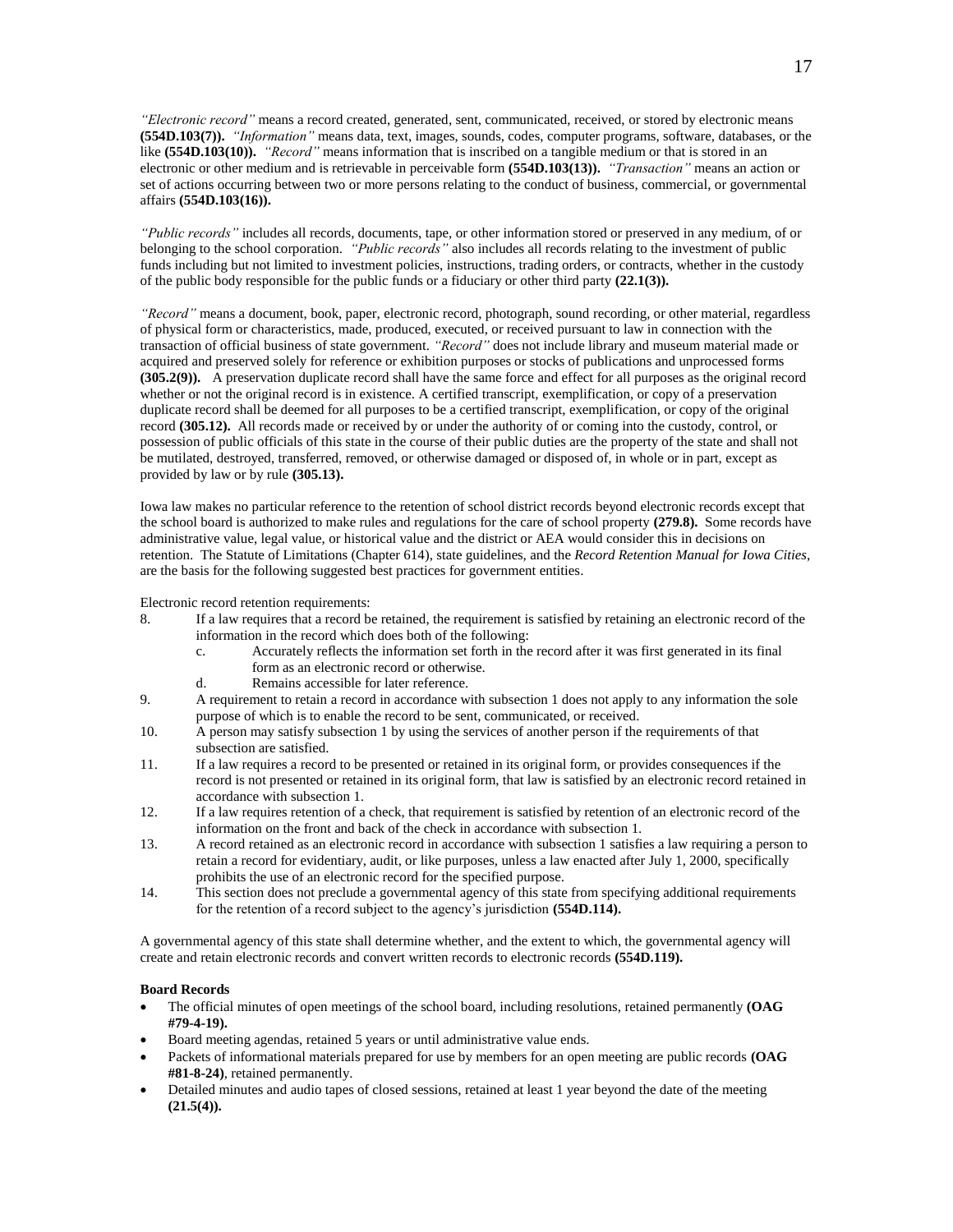- A copy of the board policies, retained until superseded.
- Oaths of Office, retained permanently with the minutes.
- Fidelity bonds of officials, retained 5 years after expiration.
- Required bids accepted, retained 10 years after completion of contract (or life of fixed asset if equipment).
- Required bids rejected, retained 10 years or after completion of contract.
- Required bid solicitations/requests for proposals/quotations, retained 10 years after completion of contract.
- Other bids accepted, retained 5 years.
- Other bids rejected, retained 5 years or 1 year beyond audit, whichever is later.
- Petitions by patrons, retained 5 years after issue closed.
- Articles of Incorporation, retained permanently.
- Records of patents, copyrights, trademarks, etc., retained permanently.
- Studies and surveys, retained until administrative value ends.

## **Legal Documents**

- Written contracts, retained for 10 years beyond the end of the contract.
- Leases, retained for 5 years after expiration.
- Purchase or service agreements for equipment or supplies, retained 5 years after expiration.
- Record of payment of judgments against the district, retained 20 years.
- Accidents on school property, settled out of court, retained 10 years after settlement.
- Accidents on school property, court decisions, retained permanently.
- Fire damage reports, retained 5 years.
- Insurance policies, retained 5 years after expiration.
- Written settlement agreements that resolve a legal dispute (including insurance claim settlements), retained as public records **(22.13).**
- Fidelity bonds of officials, retained 5 years after expiration.
- Special events permits and licenses, retained 5 years.
- Civil lawsuits and administrative law proceedings, retained 5 years after closure.
- Criminal lawsuits, retained permanently.
- Informal legal opinions, retained 5 years.
- Formal legal opinions, retained permanently.

#### **Correspondence**

- Financial correspondence, retained 5 years.
- Personnel correspondence, retained 7 years after termination.
- Credit and collection correspondence, retained 7 years.
- General correspondence, retained 5 years or as long as of administrative or of historic value.
- Newsletters, retained permanently if of historic value.
- Letters or emails from patrons, retained 6 months or until issue resolved, whichever is later.
- Executive correspondence dealing with significant aspects of administration (i.e. agency policy, programs, fiscal or personnel matters), retained permanently.
- Emails messages that do no set policy, establish guidelines or procedures, certify a transaction, or become a receipt, retain until administrative value ends.

#### **Budget**

- Budget estimate worksheets, retained 5 years.
- Final budget and certification summary, retained permanently.
- Budget amendments, retained permanently.
- Certified enrollment official summaries, retained permanently.
- Affidavit of publication, retained 5 years or until audited.
- Notice of property tax allocation from county, retained 5 years.

### **Financial Reports and Records**

- The secretary's annual report (CAR-COA), retained permanently.
- The secretary's and the treasurer's financial reports, monthly and annually, retained with minutes permanently.
- Interim financial reports not required by law, retained 5 years.
- Audits, retained permanently.
- Accounts Payable Records:
	- Invoices, statements, bills, claims, retained 5 years.
	- Purchase orders, change orders, and requisitions, retained 5 years after purchase order date.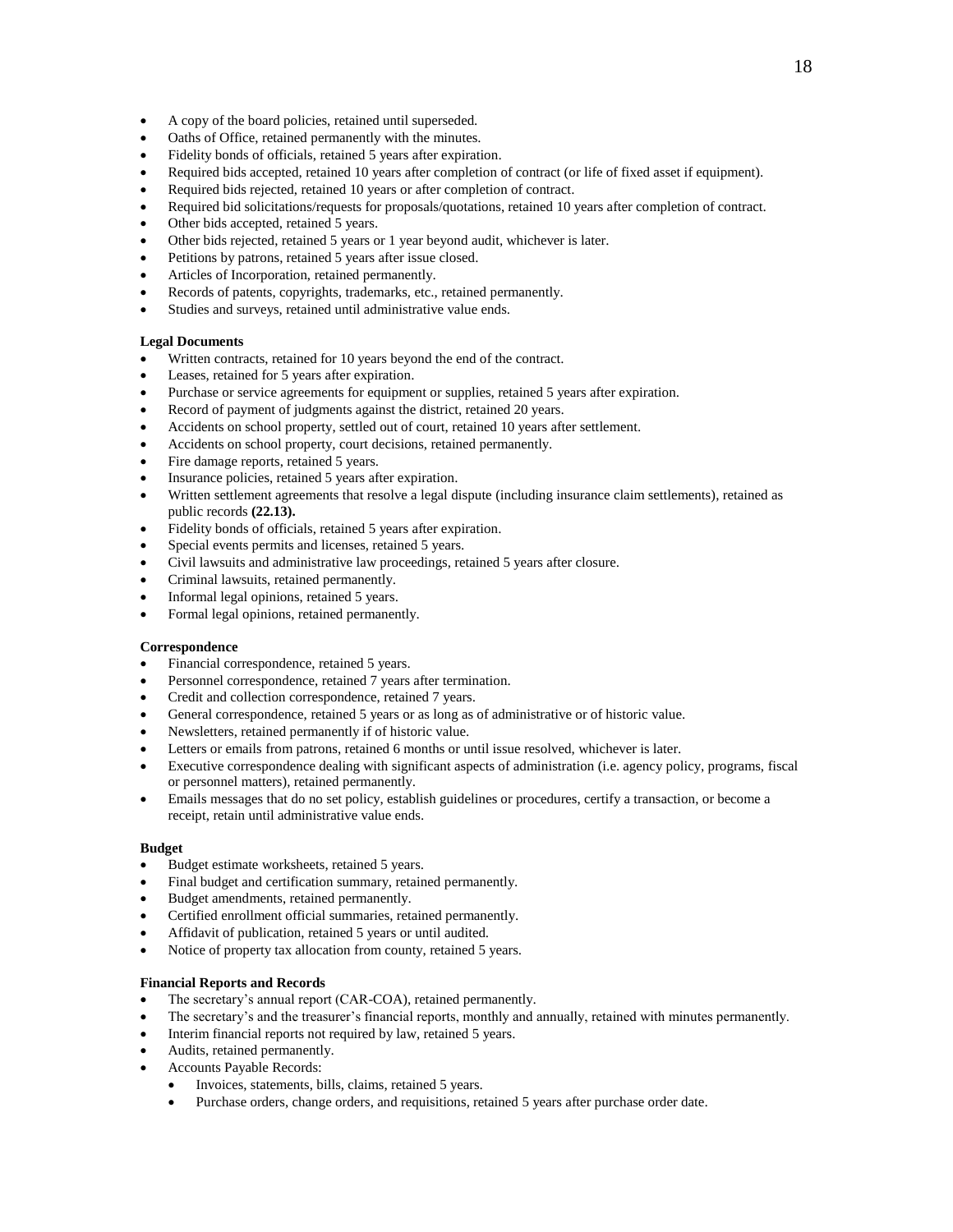- Vendor information, retained 5 years.
- Check/warrant copies, canceled or stubs, retained 5 years.
- Petty cash vouchers, retained 5 years.
- Cost accounting computations for indirect cost recovery, retained 5 years.
- Sales tax or use tax reports, retained 5 years.
- Accounts Receivable Records:
	- Receipts or receipt books, retained 5 years.
	- Daily cash receipt tabulations (cash register tapes, validation tallies, etc.), retained 5 years.
	- Invoices, statements, bills, claims, retained 5 years.
	- Records and reports regarding uncollectible accounts, bad debt write-offs, retained 10 years.
	- Claims for sales tax or fuel tax refunds, retained 5 years. Also licensed distributors, dealers and users must retain for 3 years copies of bills of lading or manifests, purchase invoices, copies of sales invoices, exemption certificates, purchase records, sales records, copies of reports filed with the Department of Revenue, Iowa export schedules, copies of credit memos, and cancelled checks and cash register.
- Ledgers:
	- General ledger, retained permanently.
	- Subsidiary ledgers, revenue or expenditures, retained 10 years.
- Books of Original Entry:
	- Receipt journals and registers, retained 10 years.
	- Disbursement journals and registers, retained 10 years.
	- General journal, retained 10 years.
- Payroll:
	- Payroll journals, retained 60 years.
	- Supporting payroll documentation (time sheets, leave reports, etc), retained 5 years.
	- W-2s, W-3s, W-4s, 941s, deposits, 1099s, 1096s, retained 5 years.
	- Iowa withholding reports, job service reports, IPERS, deposits/transfers, retained 5 years.
- Banking and Investments:
	- Notices of interest or dividends earned, reports of growth, purchase or sale, retained 5 years.
	- Bank or investment statements, retained 5 years.
	- Reconciliation worksheets, retained 5 years.
	- Check/warrant register (same as disbursement journal), retained 10 years.

#### **Fixed Asset Records**

- Documents relating to fixed asset, retained 5 years beyond disposal of fixed asset.
- Fixed asset maintenance and repair records, retained for the life of the fixed asset.
- Inventories of capital assets, retained for the life of the capital asset.
- Other inventories, retained 5 years after audit completed.
- Documents relating to real property transactions, retained permanently. (Includes such things as deeds, title opinions, abstracts, appraisals, certificate of title, title insurance, condemnation proceedings, demolitions, easement and right of way agreements, plats and vacations or alterations of plats, blueprints and other structural plans or specifications, and annexation files.)
- Appraisals, retained 5 years after project completed; if no project initiated, retained as long as has administrative value.
- Environmental impact surveys, retained 5 years.
- Constructions records (work orders, change orders, payroll, purchase records, inspections and testing, progress reports, etc.), retained 5 years after project completion.
- Certificates of completion and acceptance, retain permanently.
- Profiles and grade books, retained permanently.
- Comprehensive facility plans (5 to 10 year projections), retained as long as have administrative value.
- Inspections, violations, remediation, retained for the life of the asset.
- Material Safety Data Sheets (MSDS), retained 30 years after last use (OSHA requirement).
- Disposal record of hazardous materials, retained permanently.
- Odometer readings, retained for life of vehicle.
- Depreciation records for equipment in proprietary funds, retained for life of asset.

### **Bond Issues**

- Bond certificates, retained 11 years after final recall (or possibly permanently).
- Redeemed coupons, stamped "paid" and retained 11 years.
- Bond register, retained permanently.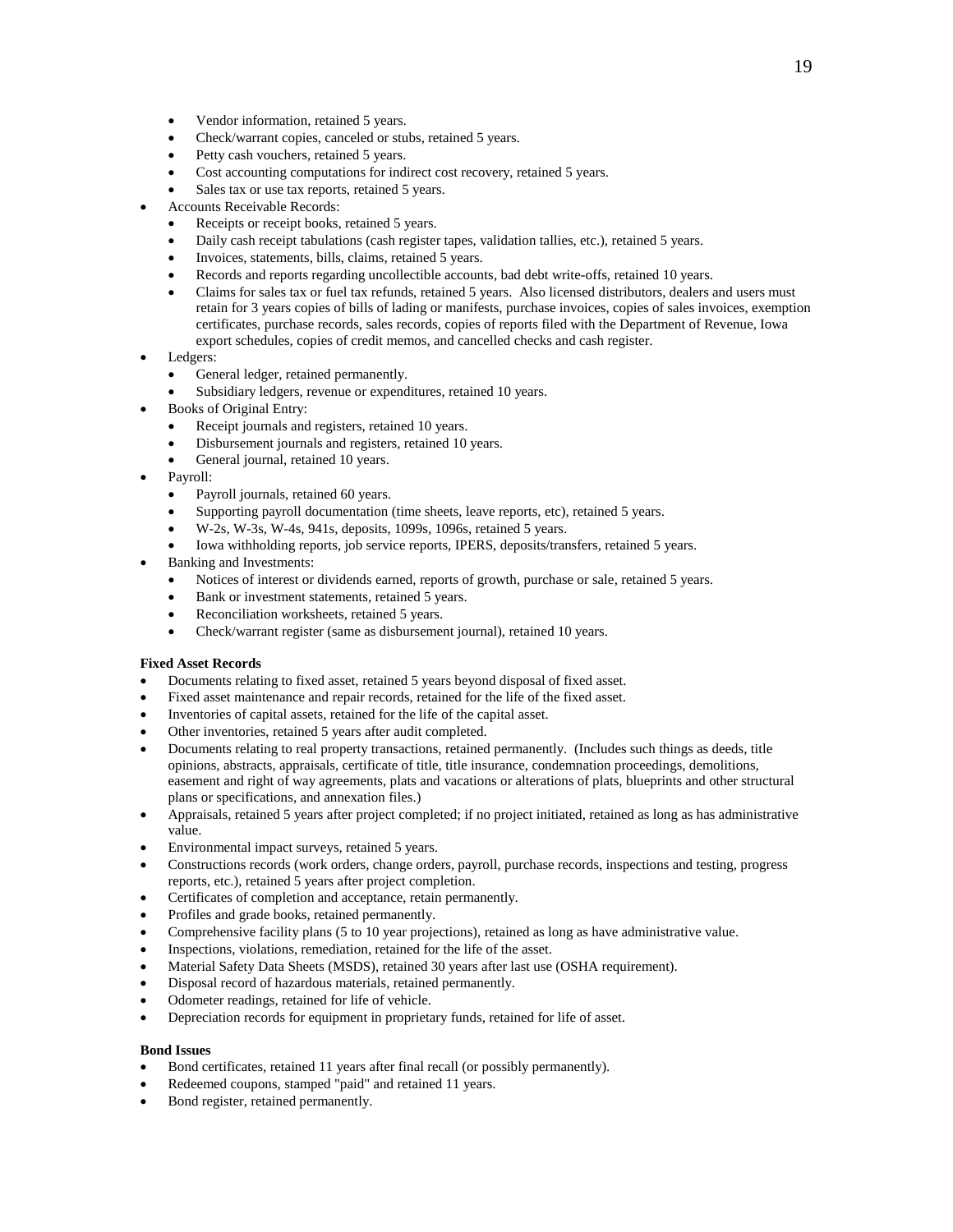- Affidavit of publication, retained permanently.
- Records and documents pertaining to cancellation, transfer, redemption, or replacement of public bonds or obligations shall be preserved by the issuer or its agent for a period of not less than 11 years **(76.10(7)"a").**

## **Federal or State Programs or Grants**

- Grant reports (quarterly, monthly, close-out documents, etc.), retained for grant terms if stated, if not stated then 5 years after audit or 7 years if not audited.
- Child nutrition records pertaining to participation, financial information, and free and reduced-price meal applications, retained 3 years beyond the current fiscal year. This is the federal fiscal year, so it really is retained 4 years. Records of an unresolved audit issue, retained until that audit is resolved.
- Records of federally funded public improvement projects (applications, contracts, accounting and banking records, payroll, EEO compliance records), retained 5 years after final payment if audited or 7 years after final payment if not audited.
- Records related to federal aid, retained 5 years if audited and no issues; if there is a non-compliance issue/questioned cost, the records are retained 3 years after settlement; if not audited, retained 7 years.
- CETA/JTPA contracts and claims, retained 5 years (CETA & JTPA program repealed by Workforce Investment Act of 1998; Job Corps continued).
- Asbestos medical records or records of licensure, retained for a minimum of 30 years.

## **Personnel Records**

- Job descriptions and history, retained permanently.
- Applications and resumes of those hired, retained 60 years.
- Applications and resumes of those not hired, retained 5 years from the date the position is filled **(29 CFR sec. 1602.31)** or until issue resolved in the event of allegations of discrimination.
- Results of tests/placements of those hired, retained 60 years.
- Employment contracts, retained for 10 years after termination.
- Evaluations, discipline, demotion, promotion, awards, continuing education records, retained 60 years.
- Resignations and reasons for termination, retained 60 years.
- Employee medical exams, retained 60 years in separate file.
- Personnel policies and pay plans, retain permanently.
- IPERS claims, retained 60 years.
- Unemployment claims, retained 5 years.
- Garnishment records, retained 3 years beyond closure.
- Enrollments for direct deposit, insurance, savings bonds, TSAs, etc., retained as long as current.
- Health insurance payments and claims, retained 5 years.
- Internal investigations (harassment, etc.), retained 10 years.
- EEO-4 reports, retained 5 years.
- EEO Plans, retained 5 years or as long as of administrative value, whichever is later.

## **Employee Accidents**

- Employer reports, retained 5 years.
- OSHA reports, retained 5 years.
- Worker compensation reports, retained 5 years after final payment, however if the case may result in future claims, the reports are retained 60 years.

## **Union/Association Records**

- Negotiation records, retained as long as of administrative value.
- Master contracts, retained permanently.
- Fact finding and arbitration, retained 5 years minimum.
- Case files (actions, appeals, decisions), retained 10 years or until legal value ends, whichever is later.

## **Student Records**

- Permanent record (evidence of attendance and educational progress, serves as an official transcript, contains other data for use in planning to meet student needs, and provides data for official school and school district reports, etc.), retained permanently in a fire-resistant safe or vault or electronically with a secure backup file, except as listed next.
	- **34 CFR 300.573** requires that a school inform parents when personally identifiable information collected, maintained, or used for special education purposes is no longer needed to provide educational services to the child. At the request of the parents, that information must be destroyed. This does not include the permanent record information of name, address, grades, attendance record, etc., which still may be maintained without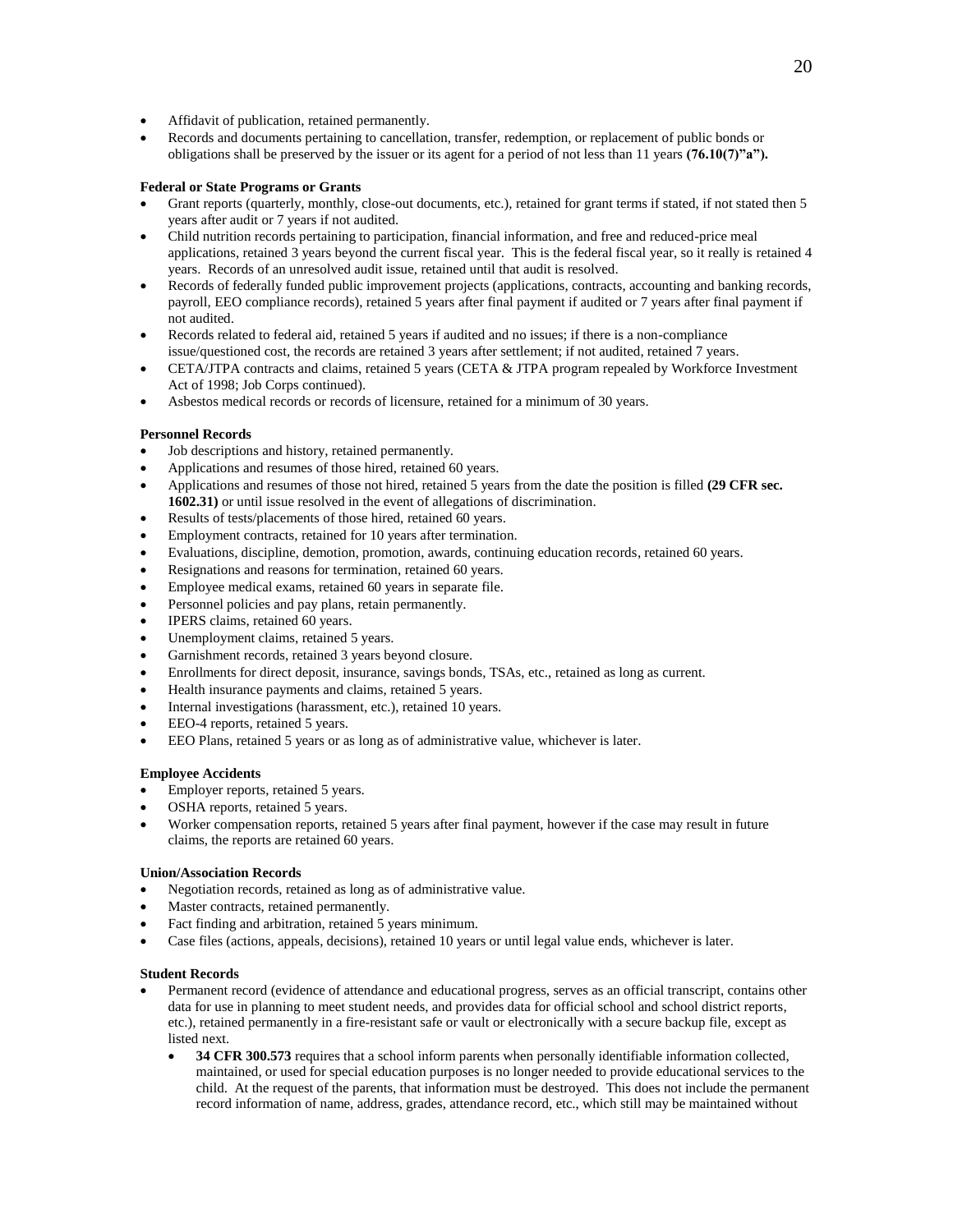time limit. The district may want to caution parents that there are many good reasons why they might not want their child's special education record destroyed such as the potential future need to prove disability for SSI or SS-disability purposes.

- The board shall adopt a policy concerning the accessibility and confidentiality of student records that complies with the provisions of the federal Family Educational Rights and Privacy Act of 1974 and Iowa Code chapter 22.
- Cumulative record (courses taken, scholastic progress, school attendance, physical and health record, experiences, interests, aptitudes, attitudes, abilities, honors, extracurricular activities, part-time employment, and future plans, etc.), retained 2 years beyond graduation. Guidance is to cull unnecessary information from the record when a student advances to another attendance center, such as elementary to middle school.
- Open enrollment applications are recommended to be retained for 5 years beyond graduation or termination of the open enrollment. However, to the extent that the open enrollment application is a special education record, it is governed by IAC chapter 41, which provides that it is retained so long as educationally relevant or necessary for audit/accountability purposes (IAC 281--41.624). "No longer needed for audit/accountability purposes" is defined as, at a minimum, 5 years after completion of the activity for which funds were drawn.

## **Legal Publications**

The proceedings of each regular, adjourned, or special meeting of the board, including the schedule of bills allowed, shall be published after the adjournment of the meeting in the manner provided in this section and section 279.36, and the publication of the schedule of the bills allowed shall include a list of claims allowed, including salary claims for services performed. The schedule of bills allowed may be published on a once monthly basis in lieu of publication with the proceedings of each meeting of the board. The list of claims allowed shall include the name of the person or firm making the claim, the purpose of the claim, and the amount of the claim. If the purpose for the claims is the same, two or more claims made by the same vendor, supplier, or claimant may be consolidated if the number of claims consolidated and the total consolidated claim amount are listed in the statement. However, the board shall provide at its office upon request an unconsolidated list of all claims allowed. Salaries paid to individuals regularly employed by the district shall only be published annually and the publication shall include the total amount of the annual salary of each employee. The secretary shall furnish a copy of the proceedings to be published within two weeks following the adjournment of the meeting **(279.35).** The requirements of section 279.35 are satisfied by publication in at least one newspaper published in the district or, if there is none, in at least one newspaper having general circulation within the district. For the fiscal year beginning July 1, 1989, and each fiscal year thereafter, the fee for the publications shall be the legal publication fee provided by statute **(279.36).**

The compensation, when not otherwise fixed, for the publication in a newspaper of any notice, order, citation, or other publication required or allowed by law shall be at a rate of thirty-four cents for one insertion and twenty-three cents for each subsequent insertion for each line of eight point type two inches in length, or its equivalent. Beginning June 1, 2001, and each June 1 thereafter, the director of the department of administrative services shall calculate a new rate for the following fiscal year as prescribed in this section, and shall publish this rate as a notice in the Iowa administrative bulletin prior to the first day of the following calendar month. The new rate shall be effective on the first day of the calendar month following its publication. The rate shall be calculated by applying the percentage change in the consumer price index for all urban consumers for the last available 12-month period published in the federal register by the federal department of labor, bureau of labor statistics, to the existing rate as an increase or decrease in the rate rounded to the nearest one-tenth of a cent. The calculation and publication of the rate by the director of the department of administrative services shall be exempt from the provisions of chapters 17A and 25B **(618.11).**

A school board in its publication of proceedings is required to include as part of the list of claims allowed the purpose of the claim. If the school district fails to identify the purpose of the claim, it is not in compliance with the publication requirement set forth by Code **(OAG #96-8-2(L)).**

The monthly salaries of each employee need not be published with the minutes if the yearly salaries are otherwise published **(OAG #78-4-7).**

Gross salaries of employees must be published **(OAG #64-4-15).** Details of benefits are a public record, and while not required to be published, must be made available on request. This includes information such as vacation time, accrued and used; sick leave, accrued and used; retirement benefits, etc. **(Clymer v. City of Cedar Rapids, 601 N.W.2d 42 (Iowa 1999)).**

All notices, proceedings, and other matter whatsoever, required by law or ordinance to be published in a newspaper, shall be published only in the English language and in newspapers published primarily in the English language **(618.1).**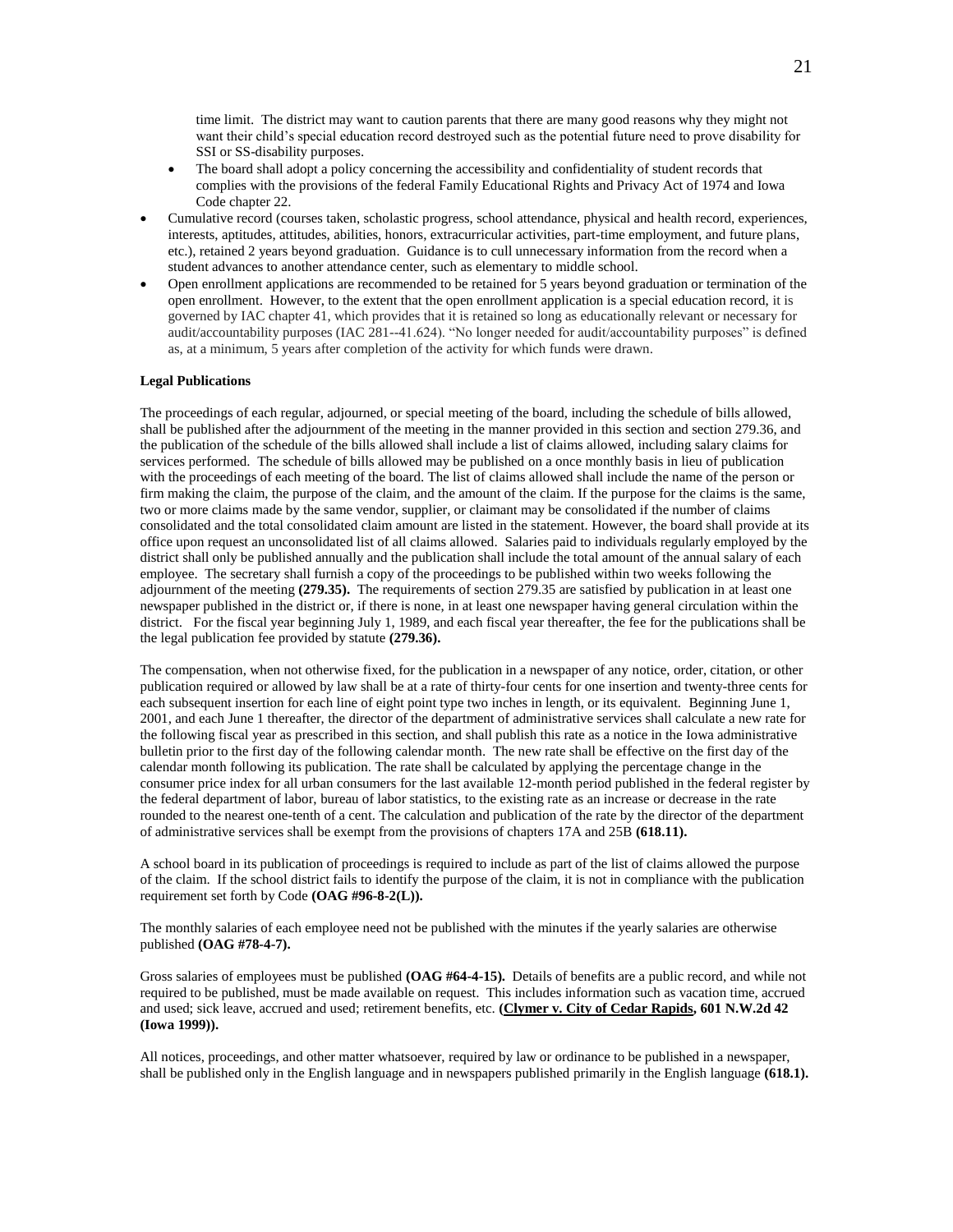Any public official who violates the provisions of section 618.1 or who willfully fails to make publication as now required of the public official by law of any notice, report of proceedings or other matter whatsoever, shall be guilty of a simple misdemeanor **(618.2).**

In all cases where an officer in the discharge of the officer's duty is required to post an advertisement or notice, the officer shall, when not otherwise provided, be allowed \$0.25, and the same mileage as a sheriff **(618.12).**

Publications may be made in a newspaper published at least once a week **(618.5).** When the publication is in a newspaper which is published more than once a week, the succeeding publications of such notice shall be on the same day of the week as the first publication. This section shall not apply to any notice for the publication of which provision inconsistent herewith is specially made **(618.9).**

Publication requirements for districts and AEAs shall be deemed satisfied when publication is made in editions or zoned editions which are delivered to an area within the jurisdiction of the district or AEA making the publication even though publication is not made in other editions of the same newspaper **(618.16).**

A publication required by law shall be printed in type no smaller than 6-point **(618.17).** When a publication required by law is not published within one month of submission to the newspaper, the maximum compensation established by law shall be reduced by twenty-five percent [25%] **(618.18).**

The school board or AEA board may publish, as straight matter or display, any matter of general public importance, in one or more newspapers, as defined in section 618.3 published in and having general circulation in the district or AEA, at the legal or appropriate commercial rate, according to the character of the matter published. In the event there is no such newspaper published in the district or AEA or in the event publication in more than one such newspaper is desired, publication may be made in any such newspaper having general circulation in the district or AEA **(618.14).**

If publication be refused when copy therefor, with the cost or security for payment of the cost, is tendered, such publication may be made in some other newspaper of general circulation at or nearest to the county seat, with the same effect as if made in the newspaper so refusing **(618.8).**

Publishers are entitled to charge extra prices for complicated and difficult work, above the rate designated by the law for the production of straight matter **(Brown and Company v. Lucas County, Iowa Report, Vol. 94, p. 70**).

A newspaper that has been published within the area for more than 2 years, but has changed its post office of entry to a different post office of entry within its subscription area during that same time period, remains eligible for publishing official matters **(OAG #97-4-24).** A change of name or ownership of a newspaper thus designated that does not affect its general circulation as required in section 618.3 shall in no way disqualify such newspaper for selection in making such publication of legal notices **(618.4).**

For the purpose of establishing and giving assured circulation to all notices and reports of proceedings required by statute to be published within the state, if newspapers are required to be used, only a newspaper which meets all of the following requirements shall be designated for official publication purposes:

- 1. Is a newspaper of general circulation that has been published at least once a week for at least 50 weeks per year within the area and regularly mailed through the post office of entry for at least 2 years.
- 2. Has a list of subscribers who have paid, or promised to pay, at more than a nominal rate, for copies to be received during a stated period.
- 3. Devotes at least 25% of its total column space in more than one-half of its issues during any 12-month period to information of a public character other than advertising.
- 4. Is paid for by at least 50% of the persons or subscribers to whom it is distributed **(618.3).**

| <b>Recommended or Required Notices</b> |                                                          |                  |  |  |
|----------------------------------------|----------------------------------------------------------|------------------|--|--|
| This may not be a complete listing.    |                                                          |                  |  |  |
| <b>PUBLICATION</b>                     | <b>REQUIREMENTS</b>                                      | <b>TIMES RUN</b> |  |  |
| Meeting Proceedings (279.35)           | One newspaper, in district, Provided within 2 weeks of   | One              |  |  |
|                                        | meeting adjournment                                      |                  |  |  |
| Bills Allowed (279.35)                 | With publication above or in one newspaper, in district, | <b>One</b>       |  |  |
|                                        | on a monthly basis                                       |                  |  |  |
| Salaries (279.35)                      | One newspaper, in district, annually                     | One              |  |  |
| Official Meeting notice (21.4)         | Posting, at least 24 hours prior to meeting              | One              |  |  |
| Intent to sign a whole grade sharing   | At least 90 days before signing the agreement; also hold | One              |  |  |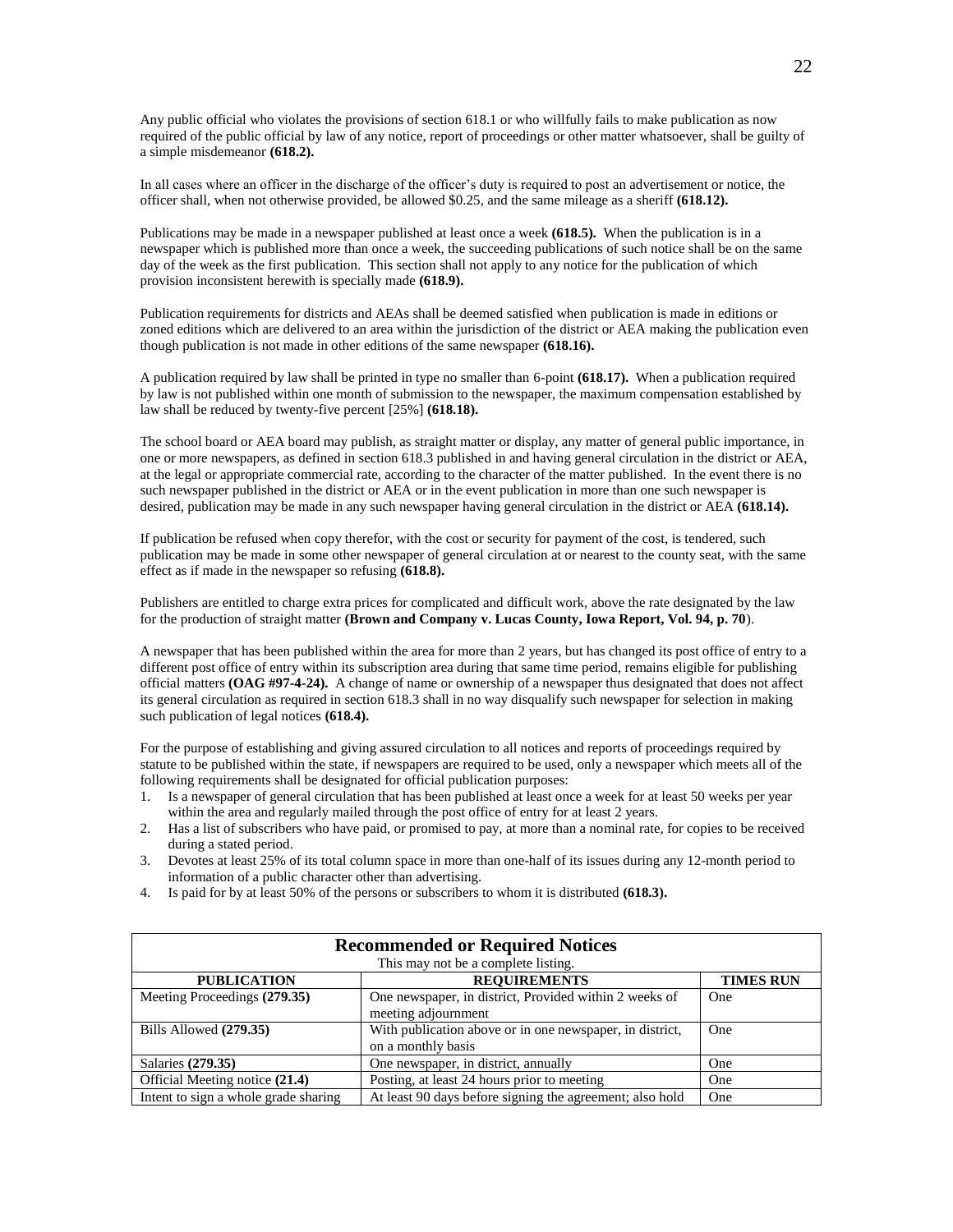| agreement, Public notice (282.11)                                                                                                                                                                                                                                                                                                                                                                                                                                                                                              | a public hearing not less than 30 days prior to signing                                                                                                                                                                   |              |
|--------------------------------------------------------------------------------------------------------------------------------------------------------------------------------------------------------------------------------------------------------------------------------------------------------------------------------------------------------------------------------------------------------------------------------------------------------------------------------------------------------------------------------|---------------------------------------------------------------------------------------------------------------------------------------------------------------------------------------------------------------------------|--------------|
| School Elections, and Public<br>Measures (49.53, 298.18(3))                                                                                                                                                                                                                                                                                                                                                                                                                                                                    | One newspaper, in district, not less than 4 nor more than<br>20 days prior to election                                                                                                                                    | One          |
| <b>Instructional Support Program Public</b><br>hearing $(257.18)$                                                                                                                                                                                                                                                                                                                                                                                                                                                              | One newspaper, in district, not less than 10 nor more<br>than 20 days prior to the public hearing                                                                                                                         | One          |
| Budget Estimates, and annual levies<br>previously authorized; time and date<br>of public hearing (24.9)                                                                                                                                                                                                                                                                                                                                                                                                                        | One newspaper, in district, not less than 10 nor more<br>than 20 days before the hearing                                                                                                                                  | One          |
| Bids for School Construction,<br>Erection, Demolition, Alteration,<br>Repair, or Improvement, estimated to<br>cost more than competitive bid<br>threshold (73A.18)                                                                                                                                                                                                                                                                                                                                                             | One newspaper, in county, first publication not less than<br>15 days prior to date set to receive bids                                                                                                                    | Two          |
| Notice of public hearing on<br>resolution to sell, lease or dispose of<br>school property (297.22)                                                                                                                                                                                                                                                                                                                                                                                                                             | One newspaper, in district, not less than 10 days but not<br>more than 20 days prior to the date of the hearing                                                                                                           | One          |
| Sale of school property, other than<br>real property, having a value of not<br>more than \$5,000 (297.22)                                                                                                                                                                                                                                                                                                                                                                                                                      | One newspaper, in district, each week for two<br>consecutive weeks                                                                                                                                                        | Two          |
| <b>Bids for Rental or Lease-Purchase</b><br>Option Contracts up to 20 years<br>(278.1(2)"b")                                                                                                                                                                                                                                                                                                                                                                                                                                   | One newspaper, in county, two consecutive weeks                                                                                                                                                                           | Two          |
| Bids and proposals for materials,<br>products, supplies, provisions, and<br>other needed articles to be purchased<br>at public expense (73.2)                                                                                                                                                                                                                                                                                                                                                                                  | The statement "By virtue of statutory authority, a<br>preference will be given to products and provisions<br>grown and coal produced within the state of Iowa" shall<br>be printed on all requests for bids and proposals | As printed   |
| Sale of Public Bonds (75.2)                                                                                                                                                                                                                                                                                                                                                                                                                                                                                                    | One newspaper, in county, not less than 4 nor more than<br>20 days prior to sale                                                                                                                                          | One          |
| Sale of Anticipatory Warrants<br>(74A.7)                                                                                                                                                                                                                                                                                                                                                                                                                                                                                       | One newspaper, in district, two consecutive weeks, not<br>less than 10 days prior to sale                                                                                                                                 | Two          |
| Policy implementing the provisions<br>of an interagency information sharing<br>agreement (280.25(8))                                                                                                                                                                                                                                                                                                                                                                                                                           | Student handbook                                                                                                                                                                                                          | As published |
| Notice of school audit report being<br>filed (11.14(2))                                                                                                                                                                                                                                                                                                                                                                                                                                                                        | Written notice that report has been filed sent to each<br>newspaper and radio or television station in the district                                                                                                       | One          |
| Student responsibility and discipline<br>policies including but not limited to:<br>attendance; use of tobacco; use or<br>possession of alcoholic beverages or<br>any controlled substances;<br>harassment of or by students and<br>staff; violent, destructive, and<br>seriously disruptive behavior;<br>suspension, expulsion, emergency<br>removal, weapons, and physical<br>restraint; out-of-school behavior;<br>participation in extracurricular<br>activities; academic progress; and<br>citizenship (IAC 281--12.3(6)). | Student and Employee handbooks                                                                                                                                                                                            | As published |
| Written publication code regarding<br>student exercise of free expression<br>available to students and their parents<br>(280.22(4)).                                                                                                                                                                                                                                                                                                                                                                                           | Student handbook                                                                                                                                                                                                          | As published |
| Names or positions and phone<br>numbers or other contact information<br>of designated investigator and<br>alternate for abuse investigation<br>$(IAC 281 - 102.5(3)).$                                                                                                                                                                                                                                                                                                                                                         | Annually published in the student handbook, newspaper,<br>in district, and posting in all buildings operated by the<br>district                                                                                           | One          |
| Information on human growth and<br>development curriculum used in each<br>grade level and procedures for                                                                                                                                                                                                                                                                                                                                                                                                                       | Annual notice to parents or guardians of enrolled<br>students                                                                                                                                                             | One          |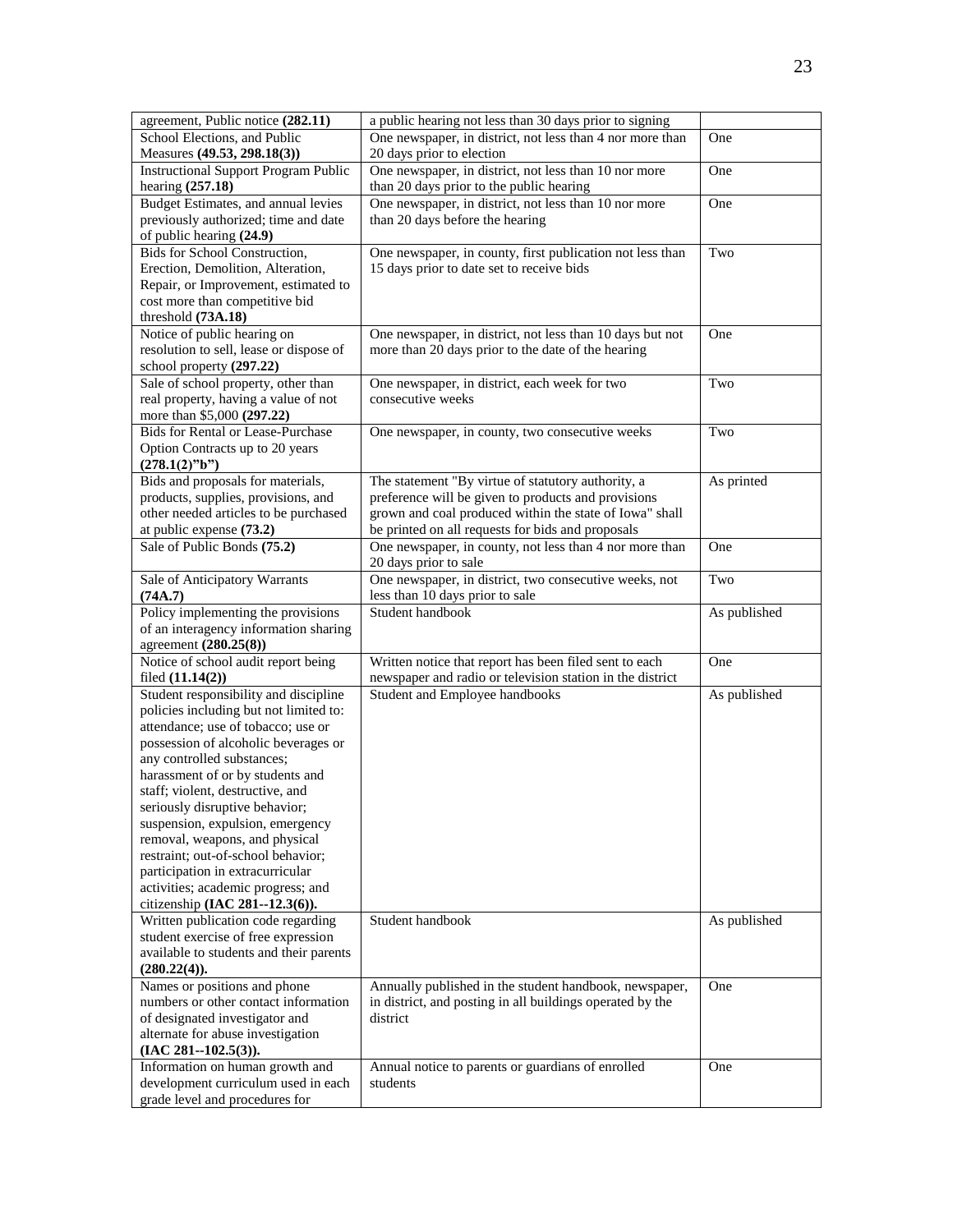| inspection of instructional materials                                 |                                                                                                           |              |
|-----------------------------------------------------------------------|-----------------------------------------------------------------------------------------------------------|--------------|
| prior to their use in classroom;                                      |                                                                                                           |              |
| Procedures for parent or guardian to                                  |                                                                                                           |              |
| request in writing that a pupil be                                    |                                                                                                           |              |
| excused from the instruction (279.50;                                 |                                                                                                           |              |
| DoE Dec. Order 11).                                                   |                                                                                                           |              |
| Information about the educational                                     | Post at community shelters and other locations in the                                                     | One          |
| rights of homeless children and you                                   | district where services or assistance is provided to the                                                  |              |
| and encouraging homeless children                                     | homeless                                                                                                  |              |
| and youth of school age to enroll in                                  |                                                                                                           |              |
| the public school (IAC 281--33.3).                                    |                                                                                                           |              |
| Procedures for dispute resolution of a                                | Hand delivery or U.S. mail if address available                                                           | One          |
| homeless child or youth denied                                        |                                                                                                           |              |
| access to a free, appropriate public                                  |                                                                                                           |              |
| education (written notice of right to                                 |                                                                                                           |              |
| appeal and manner of appeal; name,                                    |                                                                                                           |              |
| address and telephone number of the                                   |                                                                                                           |              |
| Legal Services office in area) (IAC                                   |                                                                                                           |              |
| $281 - 33.9(3)$ .                                                     |                                                                                                           |              |
| Availability and requirements of                                      | Student handbook                                                                                          | One          |
| postsecondary enrollment options                                      |                                                                                                           |              |
| (PSEO) for high school students                                       |                                                                                                           |              |
| $(IAC 281 - 22.15).$                                                  |                                                                                                           |              |
| Nondiscrimination policy, grievance                                   | All major annual or general publications                                                                  | As published |
| policy and procedures, educational                                    |                                                                                                           |              |
| equity coordinator's name, address,                                   |                                                                                                           |              |
| and phone number, and grievance                                       |                                                                                                           |              |
| procedures for person who feels                                       |                                                                                                           |              |
| discriminated against (Title VI; Title                                |                                                                                                           |              |
| IX; Section 504 of Rehabilitation                                     |                                                                                                           |              |
|                                                                       |                                                                                                           |              |
| Act; IC 601A).                                                        |                                                                                                           |              |
| Parent's or eligible student's right to                               | Annual notice to parents of students and students                                                         | One          |
| (1) inspect and review educational                                    | currently in attendance by any means reasonably likely                                                    |              |
| records, (2) request an amendment of                                  | to inform                                                                                                 |              |
| the educational records, (3) consent                                  |                                                                                                           |              |
| to disclosure of personally                                           |                                                                                                           |              |
| identifiable information in                                           |                                                                                                           |              |
| educational records; (4) file a                                       |                                                                                                           |              |
| complaint with the U.S. Department                                    |                                                                                                           |              |
| of Education regarding alleged                                        |                                                                                                           |              |
| noncompliance with the law;                                           |                                                                                                           |              |
| (FERPA (20 USC 1232g; 34 CFR                                          |                                                                                                           |              |
| $99.7$ ).                                                             |                                                                                                           |              |
| Special education policies;                                           | Written notice required to parents a reasonable time                                                      | One          |
| suspension/expulsion procedures and                                   | before school takes action                                                                                |              |
| student's due process right (34 CFR                                   |                                                                                                           |              |
| 300.503).                                                             |                                                                                                           |              |
| Free or low-cost legal and other                                      | Hand delivery or U.S. mail if parent requests information                                                 | One          |
| relevant services available (34 CFR                                   | or initiates hearing                                                                                      |              |
| 300.507).                                                             |                                                                                                           |              |
| Availability of asbestos management                                   | Annual notice to parents, teachers, and employee                                                          | One          |
| plan and any asbestos abatement                                       | organizations; any method; beginning of school year                                                       |              |
| actions taken or planned in the school                                |                                                                                                           |              |
| (40 CFR 763E, AHERA).                                                 |                                                                                                           |              |
| Public release of the availability of                                 | Annually provided to any media serving the area from                                                      | One          |
| SFSP Free and reduced price meals                                     | which the school draws attendance; beginning of each                                                      |              |
| $(7 \text{ CFR } 225.15(3)(e)).$                                      | school year and before September 30 which is the                                                          |              |
|                                                                       | beginning of the federal fiscal year                                                                      |              |
| Public release regarding availability                                 | Annually provide printed or electronic materials to                                                       | One          |
| of Summer Food Service Program                                        | families of school children prior to the end of the school                                                |              |
| Meals (The Healthy, Hunger-Free<br>Kids Act of 2010 (the Act), Public | year, which provides information on the availability and<br>location of SFSP meals during the summer; may |              |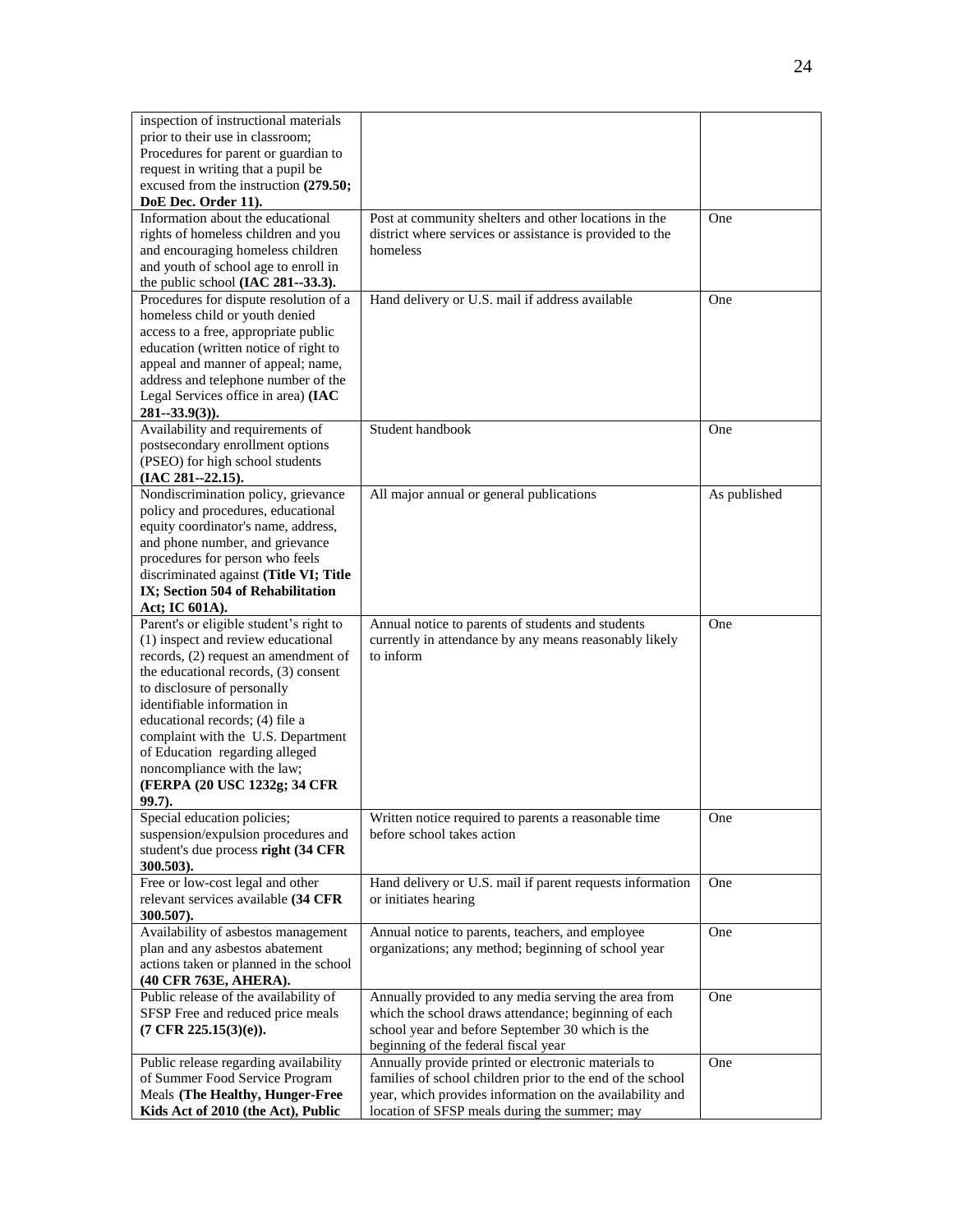| Law 111-296, amendment to 42                          | distribute the information through means normally used     |                  |
|-------------------------------------------------------|------------------------------------------------------------|------------------|
| USC $1761(a).13(a)$ ) and (Memos                      | to communicate with the households of enrolled children    |                  |
| SFSP 04-2011, SP 15-2011).                            | [regarding SFSP meals]                                     |                  |
| Public release of eligibility of                      | Letter or notice and application distributed to parents of | One, repeated if |
| children for SFSP free and reduced                    | children enrolled in school announcing criteria at the     | changed          |
| price meals and for free milk (7 CFR                  | beginning of each school year or, if notification of       |                  |
| $245.5$ ).                                            | approval from the state is provided later, within 10 days  |                  |
|                                                       | after notification received; also provided to the          |                  |
|                                                       | informational media, the local unemployment office, and    |                  |
|                                                       | to any major employers contemplating large layoffs in      |                  |
|                                                       | the area from which the school draws attendance; Any       |                  |
|                                                       | subsequent changes in a school's eligibility criteria      |                  |
|                                                       | during the school year shall be publicly announced in the  |                  |
|                                                       | same manner as the original criteria were announced.       |                  |
|                                                       | Any communication with households for eligibility          |                  |
|                                                       | determination purposes must be in an understandable and    |                  |
|                                                       | uniform format and to the maximum extent practicable,      |                  |
|                                                       | in a language that parents and guardians can understand.   |                  |
| Notify parents of open enrollment                     | By September 30 of each school year, notification in       | One              |
| deadlines, transportation assistance,                 | school newsletter, a newspaper of general circulation, or  |                  |
| rights and procedures to appeal, and                  | a parent handbook provided to all patrons of the district. |                  |
| possible loss of athletic eligibility                 | This information shall also be provided to any             |                  |
| $(IAC 281 - 17.3(2))$                                 | parent/guardian of a pupil who enrolls in the district     |                  |
|                                                       | during the school year.                                    |                  |
| Procedures on charging fees, written                  | Distributed to all students at the time of registration or | One              |
| notice of fees charged, waiver and                    | enrollment. For students or families whose primary         |                  |
| reduction policy and procedures                       | language is other than English, the school shall provide a |                  |
| including income guidelines, and                      | copy in the student's native language or arrange for       |                  |
| application for waivers (IAC 281-                     | translation within a reasonable time.                      |                  |
| $18.3(1)$ "e")<br>General notice to parents about the | Annual notice to parents                                   | One              |
| provisions of general education                       |                                                            |                  |
| interventions that occur as part of the               |                                                            |                  |
| district's general program and that                   |                                                            |                  |
| may occur at any time throughout the                  |                                                            |                  |
| school year (IAC 281-41.312(1))                       |                                                            |                  |
| Notification to parents of a child with               | In sufficient time to ensure parents have the opportunity  | One              |
| a disability of an IEP team meeting                   | to attend                                                  |                  |
| and affording them the opportunity to                 |                                                            |                  |
| participate (IAC 281-41.322(2))                       |                                                            |                  |
| Written notice to parents of a child                  | Within a reasonable time before the agency proposes or     | One              |
| with a disability that the district                   | refuses change; must be written in language                |                  |
| proposes to initiate or change the                    | understandable to the general public, and must be          |                  |
| identification, evaluation, or                        | provided in the native language of the parent or other     |                  |
| educational placement of a child or                   | mode of communication used by the parent                   |                  |
| the provision of FAPE to the child                    |                                                            |                  |
| $(IAC 281 - 41.503(1)).$                              |                                                            |                  |
| Copy of the procedural safeguards                     | Given to parents each school year; May place a copy of     | One              |
| available to the parents of a child                   | procedural safeguards notice on district website; must be  |                  |
| with a disability (IAC 281-                           | written in language understandable to the general public,  |                  |
| 41.504(1)                                             | and must be provided in the native language of the parent  |                  |
|                                                       | or other mode of communication used by the parent          |                  |
| Annual Progress Report (IAC 281-                      | Sent to DE by 9/15 and "submit" to public by same date.    | Once             |
| $12.8(3)$ "b")                                        |                                                            |                  |
| 4 <sup>th</sup> grade reading proficiency             | Sent to DE annually.                                       | Once             |
| (256D.3)                                              |                                                            |                  |

**Financial and Budgetary Analysis**

25